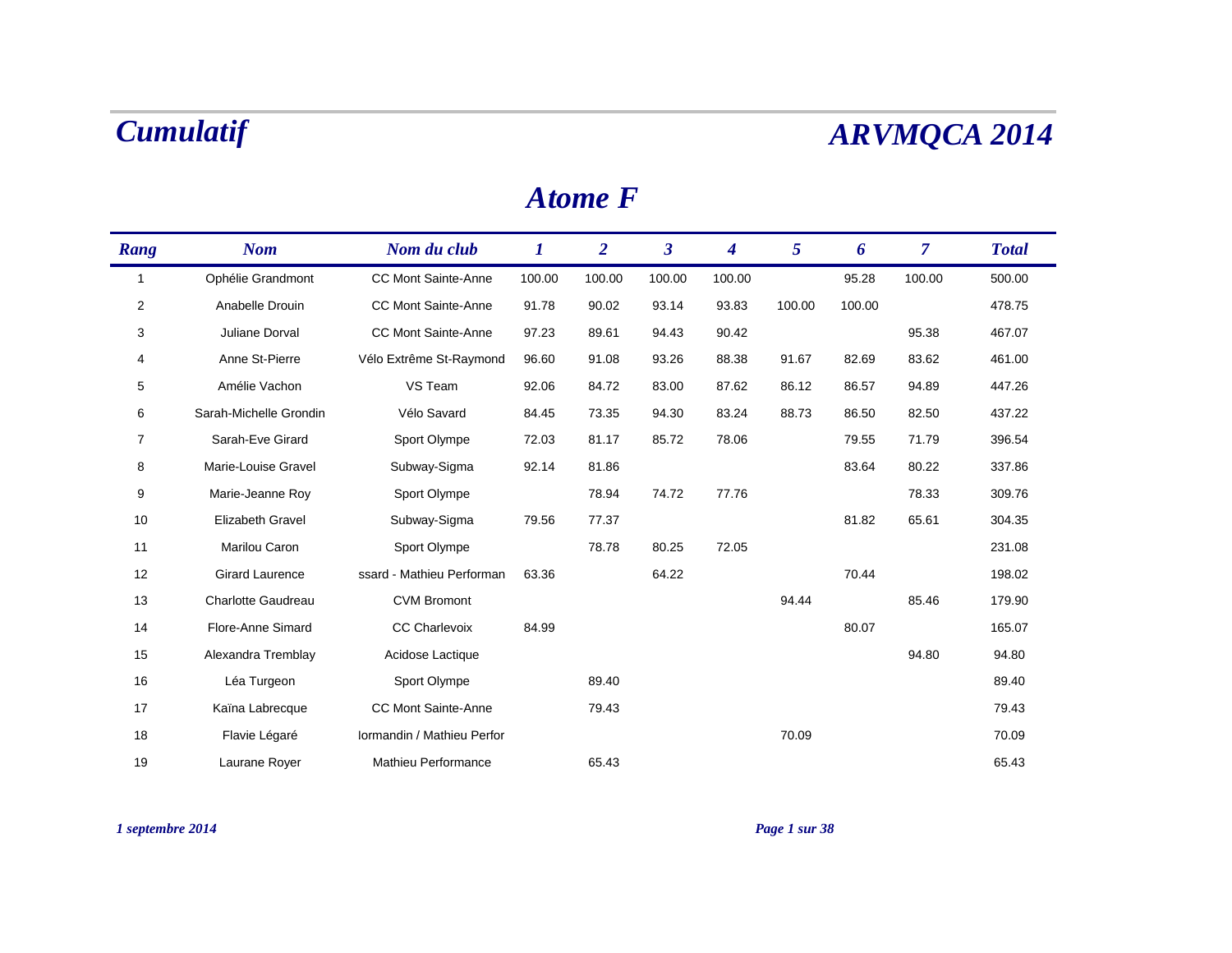|      |                   |              | <b>Atome F</b> |       |  |              |
|------|-------------------|--------------|----------------|-------|--|--------------|
| Rang | Nom               | Nom du club  |                |       |  | <b>Total</b> |
| 20   | Florence Bouchard | Subway-Sigma |                | 60.73 |  | 60.73        |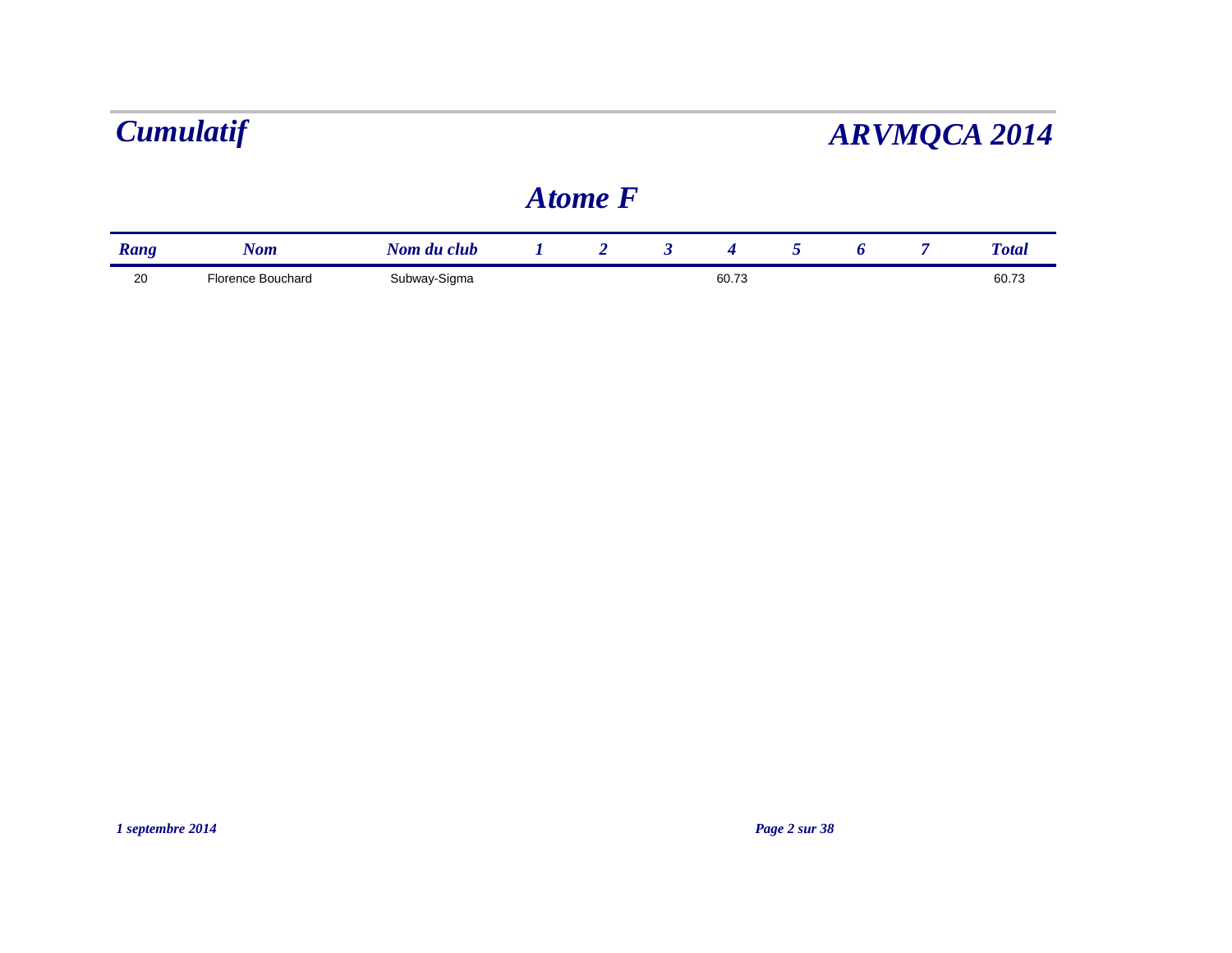### *Atome H*

| Rang           | <b>Nom</b>               | Nom du club                | $\bm{l}$ | $\overline{2}$ | $\boldsymbol{\beta}$ | 4      | 5      | 6      | $\overline{7}$ | <b>Total</b> |
|----------------|--------------------------|----------------------------|----------|----------------|----------------------|--------|--------|--------|----------------|--------------|
| $\mathbf 1$    | Maxime Théberge          | ssard - Mathieu Performan  | 97.58    | 99.10          | 100.00               | 100.00 | 100.00 | 100.00 | 100.00         | 500.00       |
| $\overline{2}$ | Rémi Boilard             | ssard - Mathieu Performan  | 97.94    | 100.00         | 91.15                | 91.41  | 91.42  | 93.83  | 84.70          | 474.61       |
| 3              | <b>Olivier Savard</b>    | Sport Olympe               | 92.23    | 98.95          | 91.07                | 91.16  | 94.03  | 96.11  | 92.05          | 473.37       |
| 4              | <b>Felix Pothier</b>     | Subway-Sigma               | 98.06    |                | 88.98                | 94.47  | 94.28  |        | 92.16          | 467.94       |
| 5              | <b>Isaak Gingras</b>     | <b>CC Mont Sainte-Anne</b> | 92.23    | 98.22          | 90.83                | 95.47  |        |        | 88.02          | 464.76       |
| 6              | Alexis Bouchard          | Sport Olympe               |          | 93.37          | 76.70                | 90.49  |        | 90.94  | 89.25          | 440.75       |
| 7              | Simon Ruelland           | Subway-Sigma               | 88.00    | 92.72          |                      | 86.01  | 80.02  |        | 77.80          | 424.56       |
| 8              | Léo Larichelière         | <b>CC Mont Sainte-Anne</b> |          | 94.30          | 82.03                | 86.24  |        | 79.53  | 75.64          | 417.74       |
| 9              | William Langlais         | Subway-Sigma               | 80.86    |                | 75.49                | 84.40  | 70.94  | 81.66  | 78.20          | 400.61       |
| 10             | Alexy Harvey             | Sport Olympe               | 75.21    | 87.57          | 78.01                | 82.71  |        |        | 75.49          | 398.99       |
| 11             | Xavier Beaulieu          | <b>CC Mont Sainte-Anne</b> | 74.52    | 86.88          | 76.42                | 79.14  | 67.69  |        | 76.32          | 393.27       |
| 12             | <b>Hubert Valiquette</b> | <b>CC Charlevoix</b>       | 72.70    | 80.34          |                      | 77.71  | 76.64  | 83.38  | 73.04          | 391.11       |
| 13             | Olivier Cyr              | Sport Olympe               | 73.83    | 83.90          | 76.87                | 78.08  |        |        | 75.87          | 388.55       |
| 14             | Justin Labrie            | <b>CC Mont Sainte-Anne</b> | 67.87    | 80.93          | 72.21                | 74.60  | 73.60  | 78.91  | 73.32          | 381.37       |
| 15             | <b>Charles Grenier</b>   | Sport Olympe               | 70.36    | 79.38          | 67.61                | 77.83  | 66.64  | 79.67  | 73.46          | 380.69       |
| 16             | Rémi Belzile             | Sport Olympe               | 74.31    | 82.34          |                      | 70.71  |        | 77.83  | 72.90          | 378.10       |
| 17             | <b>Gabriel Bizier</b>    | <b>CC Mont Sainte-Anne</b> |          | 86.09          |                      | 84.47  |        | 88.47  | 79.75          | 338.78       |
| 18             | Robin Préfontaine        | <b>CC Mont Sainte-Anne</b> | 64.30    | 73.72          |                      | 66.00  | 61.28  |        | 65.47          | 330.77       |
| 19             | <b>Malcolm Dufour</b>    | Vélo Savard                | 78.43    | 87.92          | 80.58                |        | 78.46  |        |                | 325.39       |

*1 septembre 2014 Page 3 sur 38*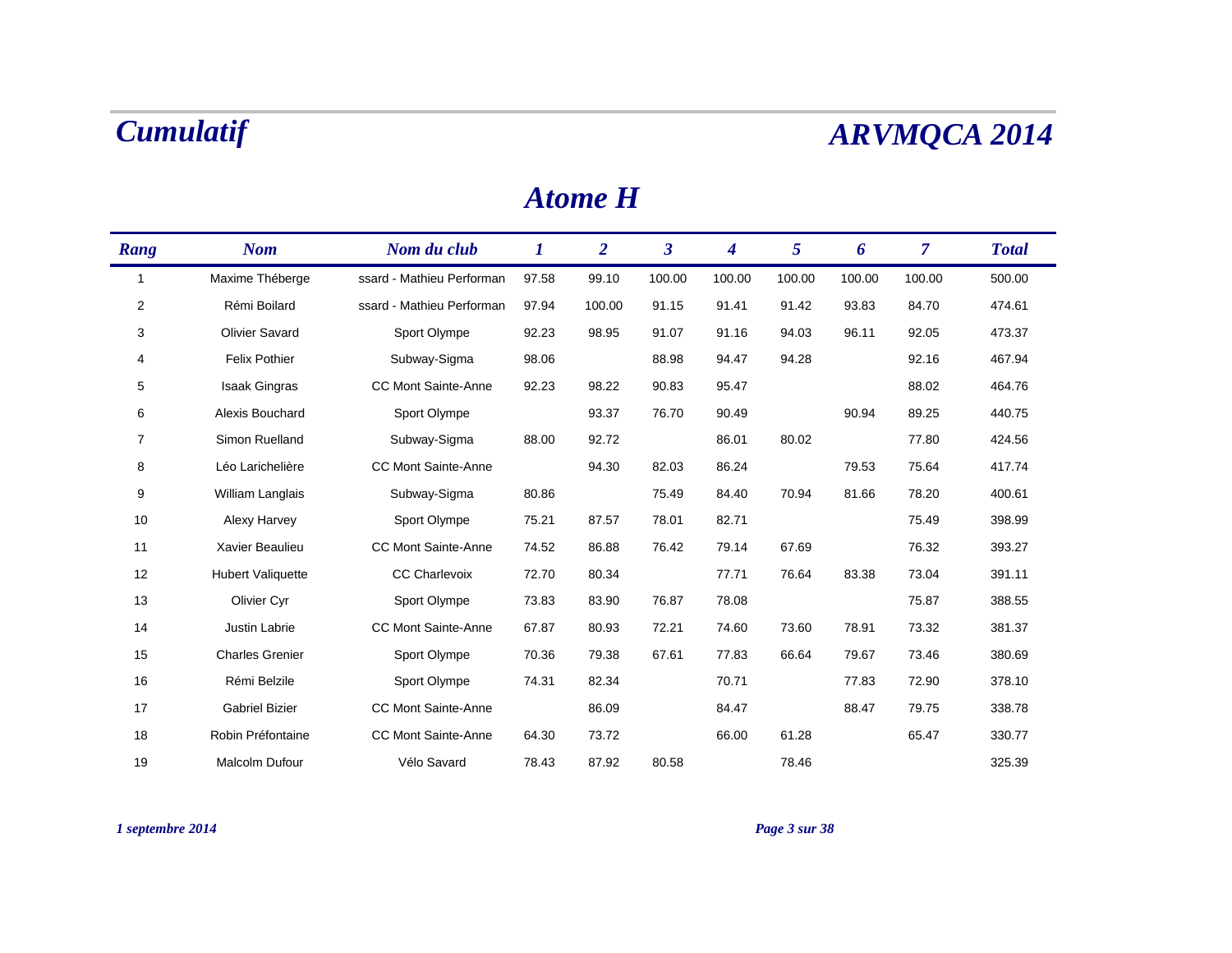### *Atome H*

| Rang | <b>Nom</b>              | Nom du club                | $\bm{l}$ | $\overline{2}$ | $\boldsymbol{\beta}$ | $\overline{\mathbf{4}}$ | 5     | 6     | $\overline{\mathcal{L}}$ | <b>Total</b> |
|------|-------------------------|----------------------------|----------|----------------|----------------------|-------------------------|-------|-------|--------------------------|--------------|
| 20   | Étienne Brousseau       | Subway-Sigma               | 61.37    |                | 59.90                | 62.86                   |       | 70.23 | 66.09                    | 320.44       |
| 21   | Christophe Guérin       | Sport Olympe               |          | 87.11          | 72.46                | 73.06                   | 71.85 |       |                          | 304.49       |
| 22   | Simon Thivierge         | Sport Olympe               | 69.51    | 82.54          |                      | 75.46                   |       |       | 73.18                    | 300.69       |
| 23   | Alexis Valiquette       | <b>CC Charlevoix</b>       |          | 74.72          |                      | 72.79                   | 64.33 | 76.85 |                          | 288.69       |
| 24   | Benjamin Lamonde        | Subway-Sigma               | 87.43    | 94.84          |                      |                         |       |       | 80.08                    | 262.36       |
| 25   | Félix Roy               | <b>CC Mont Sainte-Anne</b> | 88.10    |                | 82.29                |                         |       |       | 79.83                    | 250.22       |
| 26   | Édouard Renaud          | Sport Olympe               | 71.80    |                | 82.10                |                         |       |       | 76.25                    | 230.14       |
| 27   | James Savard-Ferguson   | <b>CC Charlevoix</b>       | 74.58    | 63.84          |                      |                         |       | 83.68 |                          | 222.11       |
| 28   | Jacob Savard            | Vélo Savard                |          |                |                      | 73.44                   | 65.14 | 74.23 |                          | 212.81       |
| 29   | Félix Olivier           | Sport Olympe               | 69.15    | 70.13          |                      |                         |       |       | 72.97                    | 212.25       |
| 30   | Joey Savard             | Vélo Savard                |          |                |                      | 69.04                   | 62.29 | 69.27 |                          | 200.59       |
| 31   | <b>Thomas Paradis</b>   | <b>CC Mont Sainte-Anne</b> | 100.00   | 97.35          |                      |                         |       |       |                          | 197.35       |
| 32   | Jérome Laroche          | <b>CC Mont Sainte-Anne</b> | 61.70    | 66.60          |                      | 62.03                   |       |       |                          | 190.33       |
| 33   | Nicolas Sanfacon        | Subway-Sigma               | 87.53    |                |                      |                         | 86.52 |       |                          | 174.04       |
| 34   | <b>Charles Trudeau</b>  | ssard - Mathieu Performan  |          |                |                      |                         | 87.88 |       | 85.36                    | 173.24       |
| 35   | <b>Thomas Paquet</b>    | Vélo Savard                | 90.47    |                | 81.59                |                         |       |       |                          | 172.06       |
| 36   | <b>Maxime Deschenes</b> | Sport Olympe               |          |                | 76.81                |                         |       | 87.54 |                          | 164.35       |
| 37   | Alexis Ermel            | <b>CC Mont Sainte-Anne</b> | 78.89    |                |                      |                         | 82.76 |       |                          | 161.65       |
| 38   | William Tremblay        |                            | 73.10    | 84.55          |                      |                         |       |       |                          | 157.64       |

*1 septembre 2014 Page 4 sur 38*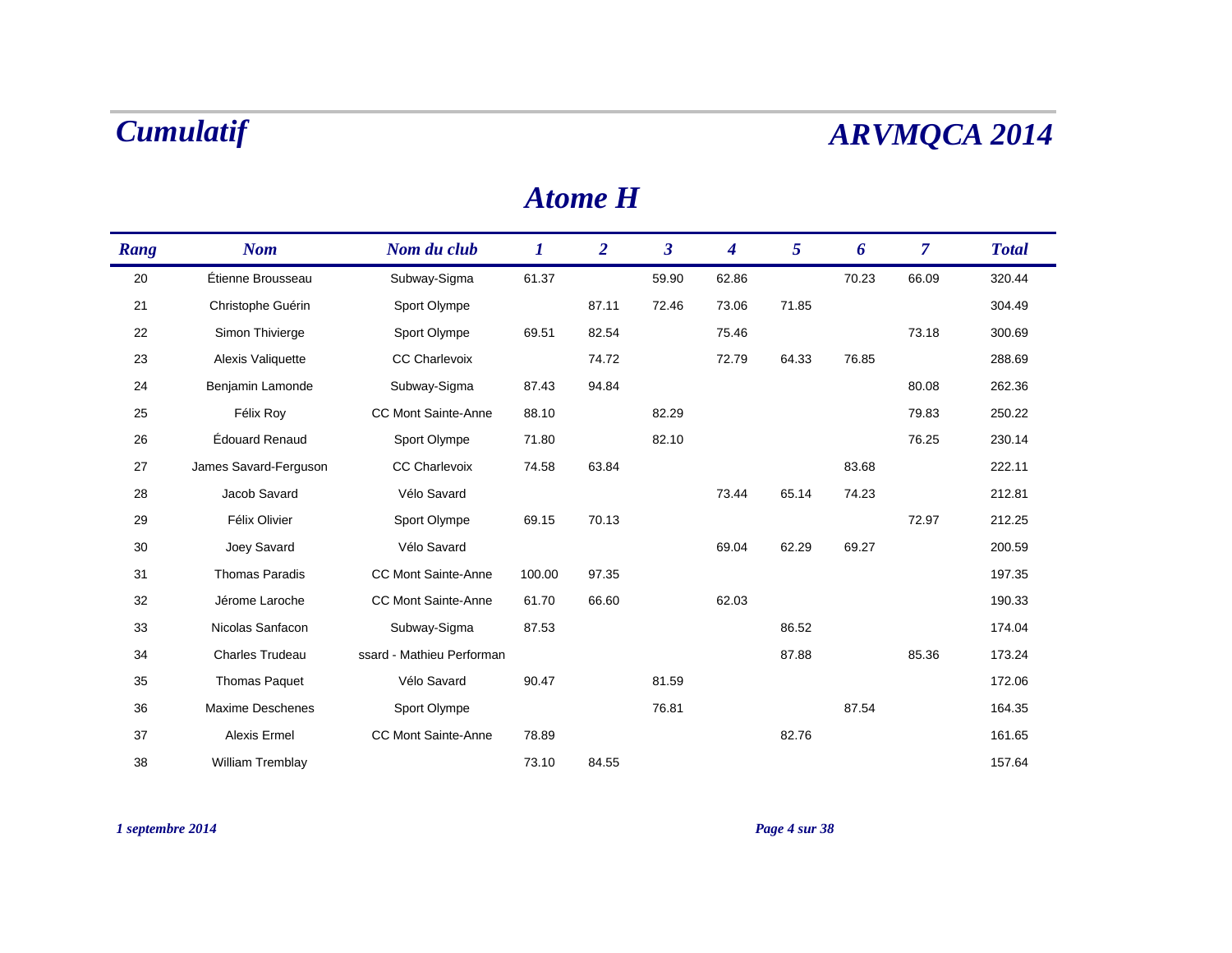### *Atome H*

| Rang | <b>Nom</b>             | Nom du club                | $\bm{l}$ | $\overline{2}$ | $\boldsymbol{\beta}$ | $\overline{\mathbf{4}}$ | 5     | 6     | $\overline{\mathcal{L}}$ | <b>Total</b> |
|------|------------------------|----------------------------|----------|----------------|----------------------|-------------------------|-------|-------|--------------------------|--------------|
| 39   | Alexandre Dubois       | Vélo Savard                |          |                |                      |                         | 46.12 | 56.50 | 51.38                    | 154.00       |
| 40   | <b>Olivier Tessier</b> |                            | 74.93    | 74.55          |                      |                         |       |       |                          | 149.48       |
| 41   | Joseph Perreault       | ssard - Mathieu Performan  |          |                | 71.23                | 77.65                   |       |       |                          | 148.88       |
| 42   | <b>Justin Garant</b>   | ssard - Mathieu Performan  |          | 74.22          |                      | 70.76                   |       |       |                          | 144.98       |
| 43   | Eloi Simard            | <b>CC Charlevoix</b>       | 67.31    |                |                      |                         |       | 76.59 |                          | 143.90       |
| 44   | Matis Lamontagne       | <b>CC Charlevoix</b>       |          |                |                      |                         |       | 60.07 | 59.97                    | 120.03       |
| 45   | Noah Blouin            | ssard - Mathieu Performan  | 61.18    |                |                      |                         | 57.13 |       |                          | 118.31       |
| 46   | Léandre Sylvain        | <b>CC Charlevoix</b>       | 56.75    |                |                      |                         |       | 56.46 |                          | 113.21       |
| 47   | Sébastien La Roche     | Subway-Sigma               | 83.98    |                |                      |                         |       |       |                          | 83.98        |
| 48   | Enzo Raymond           | <b>CC Mont Sainte-Anne</b> |          | 82.85          |                      |                         |       |       |                          | 82.85        |
| 49   | <b>Olivier Paradis</b> | Sport Olympe               |          | 81.93          |                      |                         |       |       |                          | 81.93        |
| 50   | <b>Mathias Pouliot</b> | Sport Olympe               |          | 81.83          |                      |                         |       |       |                          | 81.83        |
| 51   | <b>Olivier Nadeau</b>  | Sport Olympe               |          | 79.95          |                      |                         |       |       |                          | 79.95        |
| 52   | Raphaël St-Pierre      | Sport Olympe               |          | 77.25          |                      |                         |       |       |                          | 77.25        |
| 53   | Jérémy Morel           | ssard - Mathieu Performan  | 75.77    |                |                      |                         |       |       |                          | 75.77        |
| 54   | Victor Dubuc           | <b>CC Charlevoix</b>       |          |                |                      |                         |       | 75.77 |                          | 75.77        |
| 55   | Alexis Fortin          | CC Mont Sainte-Anne        |          |                |                      |                         |       |       | 73.25                    | 73.25        |
| 56   | Rafaël Martineau       | <b>CVM Bromont</b>         |          |                | 71.33                |                         |       |       |                          | 71.33        |
| 57   | Jérémy Gagné           | Subway-Sigma               | 70.17    |                |                      |                         |       |       |                          | 70.17        |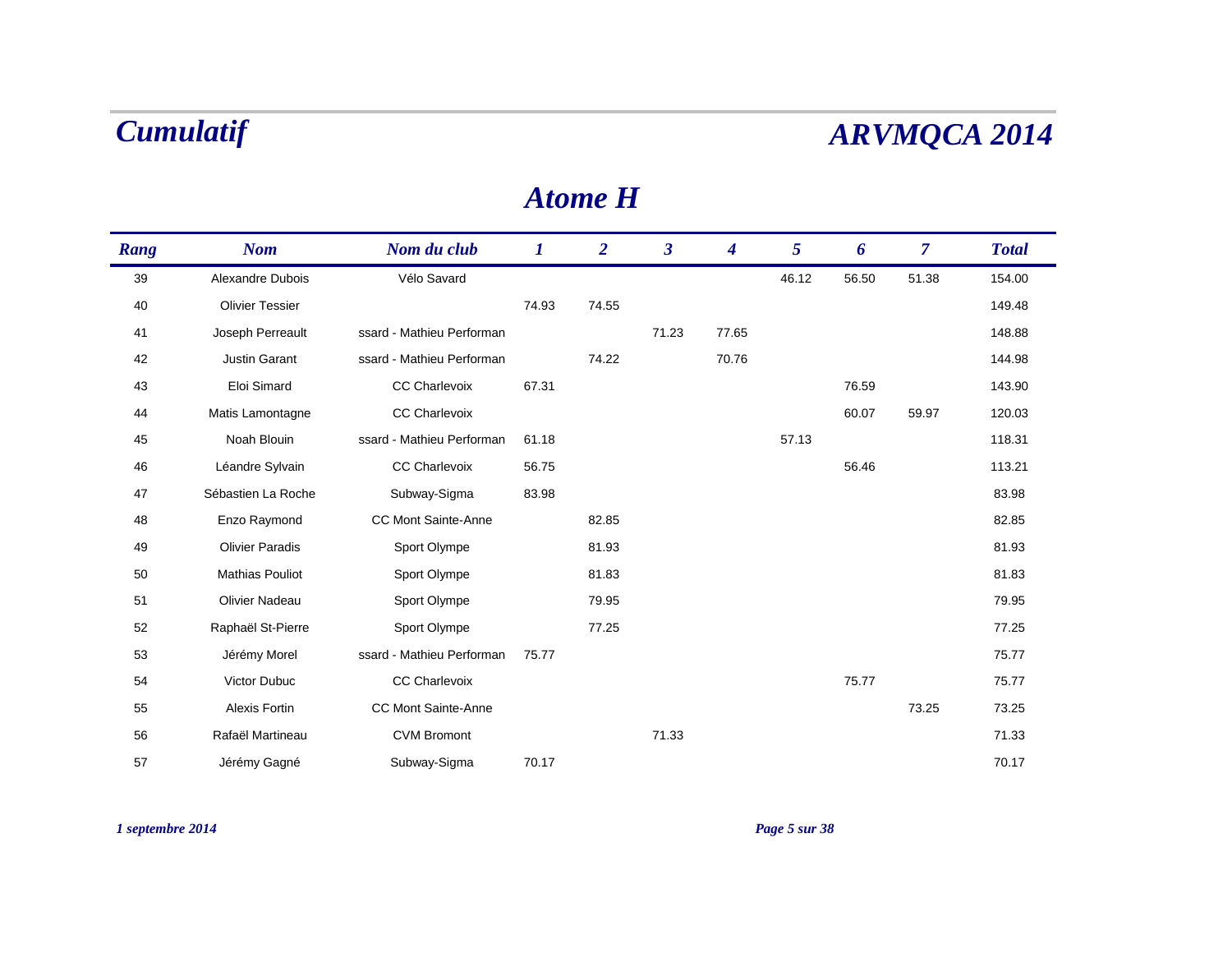### *Atome H*

| Rang | <b>Nom</b>          | Nom du club               | 1     | $\overline{2}$ | $\mathbf{3}$ | $\boldsymbol{4}$ | 5 | 6     | 7 | <b>Total</b> |
|------|---------------------|---------------------------|-------|----------------|--------------|------------------|---|-------|---|--------------|
| 58   | Benjamin Bélanger   | <b>CC Charlevoix</b>      |       |                |              |                  |   | 68.80 |   | 68.80        |
| 59   | Miha Fontaine       | ssard - Mathieu Performan | 66.20 |                |              |                  |   |       |   | 66.20        |
| 60   | Zachary Turgeon     | Sport Olympe              | 66.09 |                |              |                  |   |       |   | 66.09        |
| 61   | Maxime Kerbourou    | <b>CC Charlevoix</b>      |       |                |              |                  |   | 65.45 |   | 65.45        |
| 62   | Simon Dumais        | <b>CC Charlevoix</b>      |       |                |              |                  |   | 64.71 |   | 64.71        |
| 63   | Ludovick Laprise    | ssard - Mathieu Performan |       | 64.15          |              |                  |   |       |   | 64.15        |
| 64   | Mathis Jourdan      | <b>CC Charlevoix</b>      |       |                |              |                  |   | 63.76 |   | 63.76        |
| 65   | Mattéo Bujold       | ssard - Mathieu Performan | 58.31 |                |              |                  |   |       |   | 58.31        |
| 66   | William Duplain     | ssard - Mathieu Performan | 56.87 |                |              |                  |   |       |   | 56.87        |
| 67   | Justin Dufour       | <b>CC Charlevoix</b>      |       |                |              |                  |   | 55.94 |   | 55.94        |
| 68   | Xavier Gilbert      | Sport Olympe              |       | 54.58          |              |                  |   |       |   | 54.58        |
| 69   | Marc-Antoine Noonan | Vélo Savard               |       |                | 53.14        |                  |   |       |   | 53.14        |
| 70   | Thierry Larochelle  |                           | 48.79 |                |              |                  |   |       |   | 48.79        |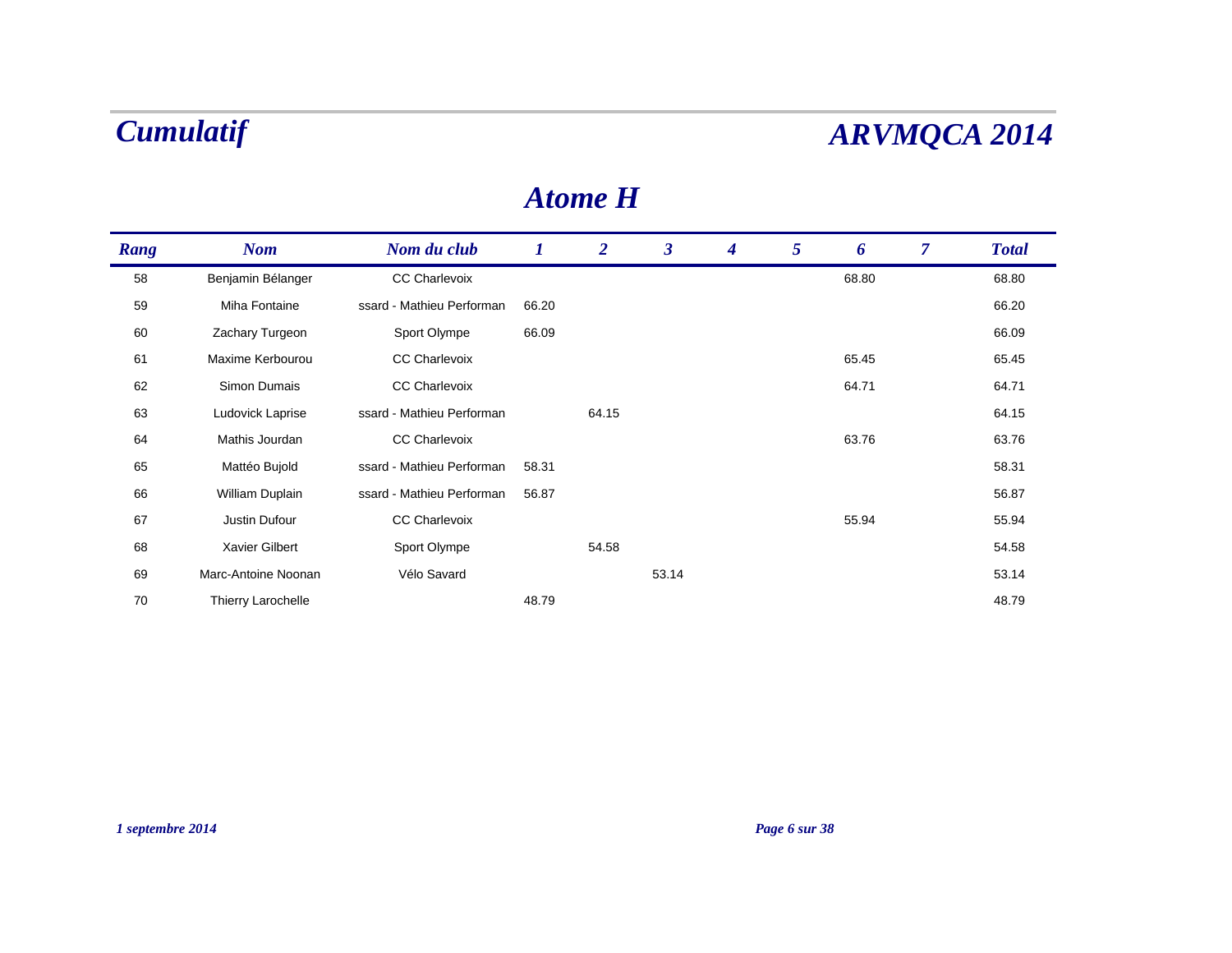### *Pee Wee H - XCO*

| Rang           | <b>Nom</b>                | Nom du club                | $\bm{l}$ | $\overline{2}$ | $\boldsymbol{\beta}$ | 4      | 5      | 6      | $\overline{7}$ | <b>Total</b> |
|----------------|---------------------------|----------------------------|----------|----------------|----------------------|--------|--------|--------|----------------|--------------|
| $\mathbf{1}$   | <b>Thomas Girard</b>      | Sport Olympe               | 98.64    | 99.45          | 100.00               | 100.00 | 94.44  | 100.00 | 93.91          | 498.09       |
| $\overline{c}$ | Benjamin Théberge         | ssard - Mathieu Performan  | 99.84    | 91.70          | 99.10                | 97.79  | 99.43  | 98.92  | 96.35          | 495.08       |
| 3              | Julien Gravel             | Subway-Sigma               | 86.44    | 93.27          |                      | 98.35  |        | 99.23  | 97.03          | 474.31       |
| 4              | Charles Beaulieu          | <b>CC Mont Sainte-Anne</b> | 92.00    | 92.55          | 93.85                | 93.15  | 93.61  | 93.38  | 97.30          | 471.29       |
| 5              | Philippe Thiboutot        | Subway-Sigma               | 100.00   | 93.42          |                      | 90.03  |        | 93.51  | 90.03          | 467.00       |
| 6              | Félix Bouchard            | Sport Olympe               | 86.32    | 90.19          | 92.83                | 91.53  |        | 90.29  | 92.14          | 456.98       |
| 7              | Théo Leclerc              | ssard - Mathieu Performan  | 93.68    | 86.41          | 93.73                | 89.86  |        |        | 86.84          | 450.51       |
| 8              | Alexandre Mathieu         | Sport Olympe               | 93.39    | 85.47          | 90.69                | 87.68  |        | 86.69  | 86.84          | 445.29       |
| 9              | Natan Charron             | <b>CC Mont Sainte-Anne</b> | 90.31    | 86.35          | 92.49                | 86.95  | 78.16  |        | 87.67          | 443.77       |
| 10             | Louis-Félix Grenier       | Subway-Sigma               | 95.57    | 92.87          | 91.56                | 83.47  |        |        | 76.01          | 439.47       |
| 11             | Dérénik Beauregard        | Subway-Sigma               | 90.51    | 86.89          | 88.40                | 85.92  | 86.41  |        | 85.01          | 438.13       |
| 12             | Thomas Vachon             | VS Team                    | 86.93    | 82.94          | 90.53                | 86.46  | 80.60  | 89.28  | 78.58          | 436.15       |
| 13             | Justin Larichelière       | <b>CC Mont Sainte-Anne</b> |          | 85.80          | 88.15                | 84.60  |        | 86.22  | 88.80          | 433.58       |
| 14             | Julien Fortin             | <b>CC Mont Sainte-Anne</b> | 86.68    | 90.04          |                      |        | 86.19  | 84.57  | 83.51          | 430.99       |
| 15             | Maxime Dorval             | <b>CC Mont Sainte-Anne</b> | 86.56    | 81.34          | 81.87                | 76.19  |        |        | 74.65          | 400.61       |
| 16             | Charles-Antoine Brousseau | Subway-Sigma               | 81.67    |                | 82.80                | 80.43  |        | 79.15  | 75.38          | 399.44       |
| 17             | Salim-Raphael Muhirwa     | <b>CC Mont Sainte-Anne</b> | 95.27    | 95.05          | 99.29                |        | 100.00 |        |                | 389.61       |
| 18             | Marc St-Pierre            | Vélo Extrême St-Raymond    | 80.76    | 74.37          | 81.44                | 73.54  | 72.50  | 78.76  | 61.86          | 388.87       |
| 19             | Victor Trudeau            | ssard - Mathieu Performan  |          |                | 90.96                | 91.78  | 91.10  |        | 85.32          | 359.16       |

### *1 septembre 2014 Page 31 sur 38*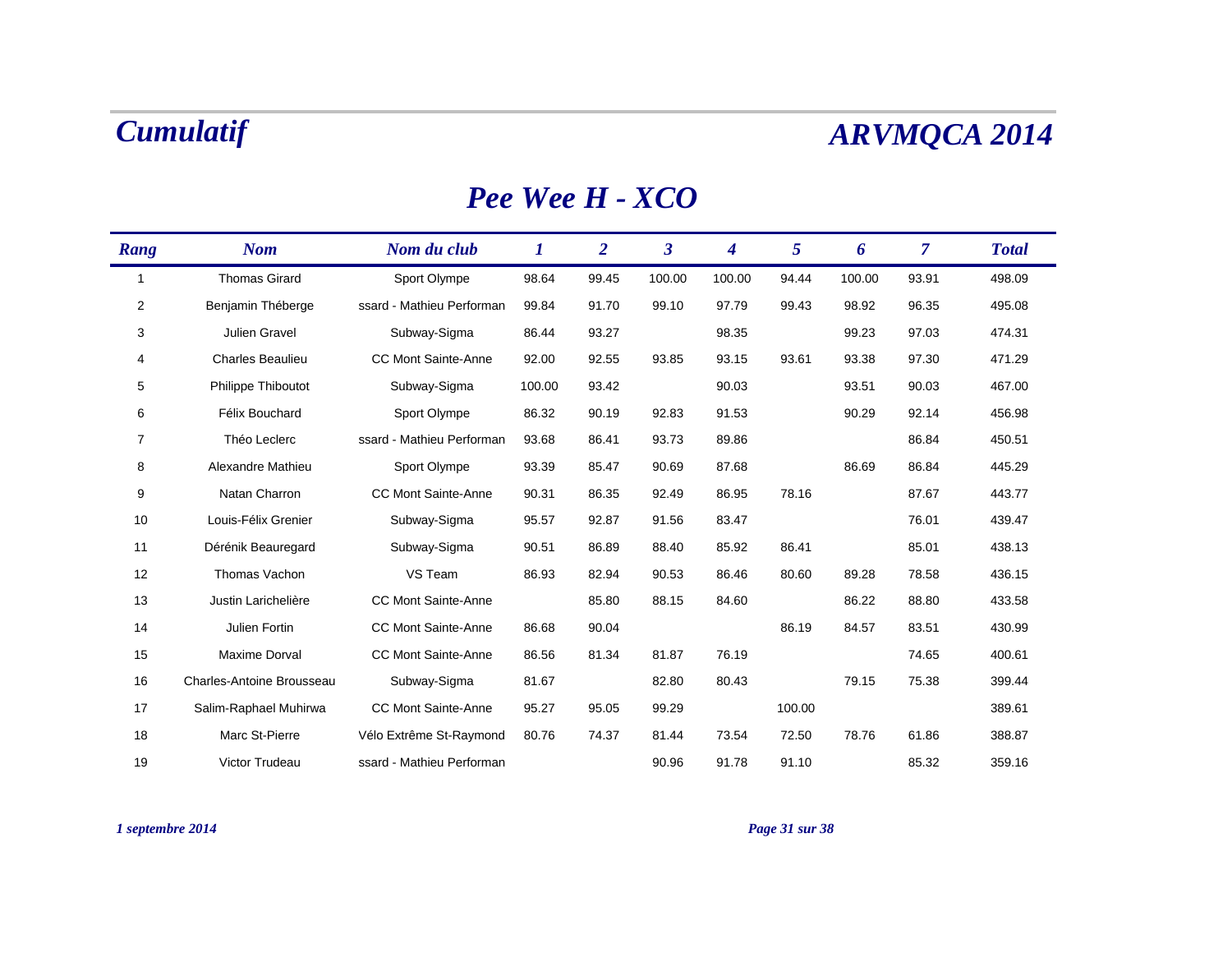### *Pee Wee H - XCO*

| Rang | <b>Nom</b>            | Nom du club                | 1     | $\overline{2}$ | $\boldsymbol{\beta}$ | 4     | 5     | 6     | $\overline{7}$ | <b>Total</b> |
|------|-----------------------|----------------------------|-------|----------------|----------------------|-------|-------|-------|----------------|--------------|
| 20   | <b>Alexis Turcot</b>  | Subway-Sigma               | 95.05 |                | 92.55                | 88.47 | 78.91 |       |                | 354.98       |
| 21   | Raphael Drolet        | ssard - Mathieu Performan  | 85.83 | 79.68          |                      |       | 83.50 | 88.48 |                | 337.50       |
| 22   | Jérémy Drolet         | Vélo Extrême St-Raymond    | 80.92 |                | 81.44                | 75.77 | 76.19 |       |                | 314.32       |
| 23   | Elliott Côté          | Vélo Savard                | 65.99 | 52.90          | 58.25                | 48.93 | 56.89 | 56.45 | 54.32          | 291.88       |
| 24   | Alec Charbonneau      | <b>CC Mont Sainte-Anne</b> | 85.54 | 82.44          |                      |       |       |       | 80.19          | 248.16       |
| 25   | Hugo Vermette         | <b>CC Mont Sainte-Anne</b> | 88.05 |                |                      | 73.30 |       |       | 80.90          | 242.25       |
| 26   | Simon Cournoyer       | <b>CC Mont Sainte-Anne</b> | 78.54 | 81.34          |                      |       |       |       | 75.30          | 235.18       |
| 27   | Max Sylvain           | <b>CC Mont Sainte-Anne</b> | 82.38 | 74.83          |                      | 70.96 |       |       |                | 228.17       |
| 28   | Édouard Paré-Grenier  | ssard - Mathieu Performan  | 77.26 |                |                      | 68.82 |       | 78.09 |                | 224.17       |
| 29   | <b>Anthony Dubois</b> | Vélo Savard                |       |                | 46.68                |       | 56.63 | 63.23 | 57.17          | 223.71       |
| 30   | Émile Caron           | Sport Olympe               |       | 71.09          | 76.50                | 66.10 |       |       |                | 213.69       |
| 31   | Félix-Olivier Moreau  | <b>CC Mont Sainte-Anne</b> |       | 100.00         |                      |       |       |       | 97.79          | 197.79       |
| 32   | <b>Nathan Maltais</b> | Subway-Sigma               | 63.34 | 57.43          | 65.56                |       |       |       |                | 186.32       |
| 33   | Alexis Lamonde        | Subway-Sigma               | 96.93 | 87.10          |                      |       |       |       |                | 184.03       |
| 34   | Aimé Perreault        | ssard - Mathieu Performan  |       |                | 83.97                | 80.72 |       |       |                | 164.69       |
| 35   | Marc-Antoine Tremblay |                            | 80.18 | 73.87          |                      |       |       |       |                | 154.05       |
| 36   | <b>Elliot Fiset</b>   | <b>CC Mont Sainte-Anne</b> | 80.87 | 72.84          |                      |       |       |       |                | 153.70       |
| 37   | Alex Breton           | <b>CC Mont Sainte-Anne</b> |       | 76.29          |                      |       |       |       | 75.22          | 151.51       |
| 38   | Benjamin Garant       | ssard - Mathieu Performan  |       | 71.64          |                      | 72.99 |       |       |                | 144.64       |

*1 septembre 2014 Page 32 sur 38*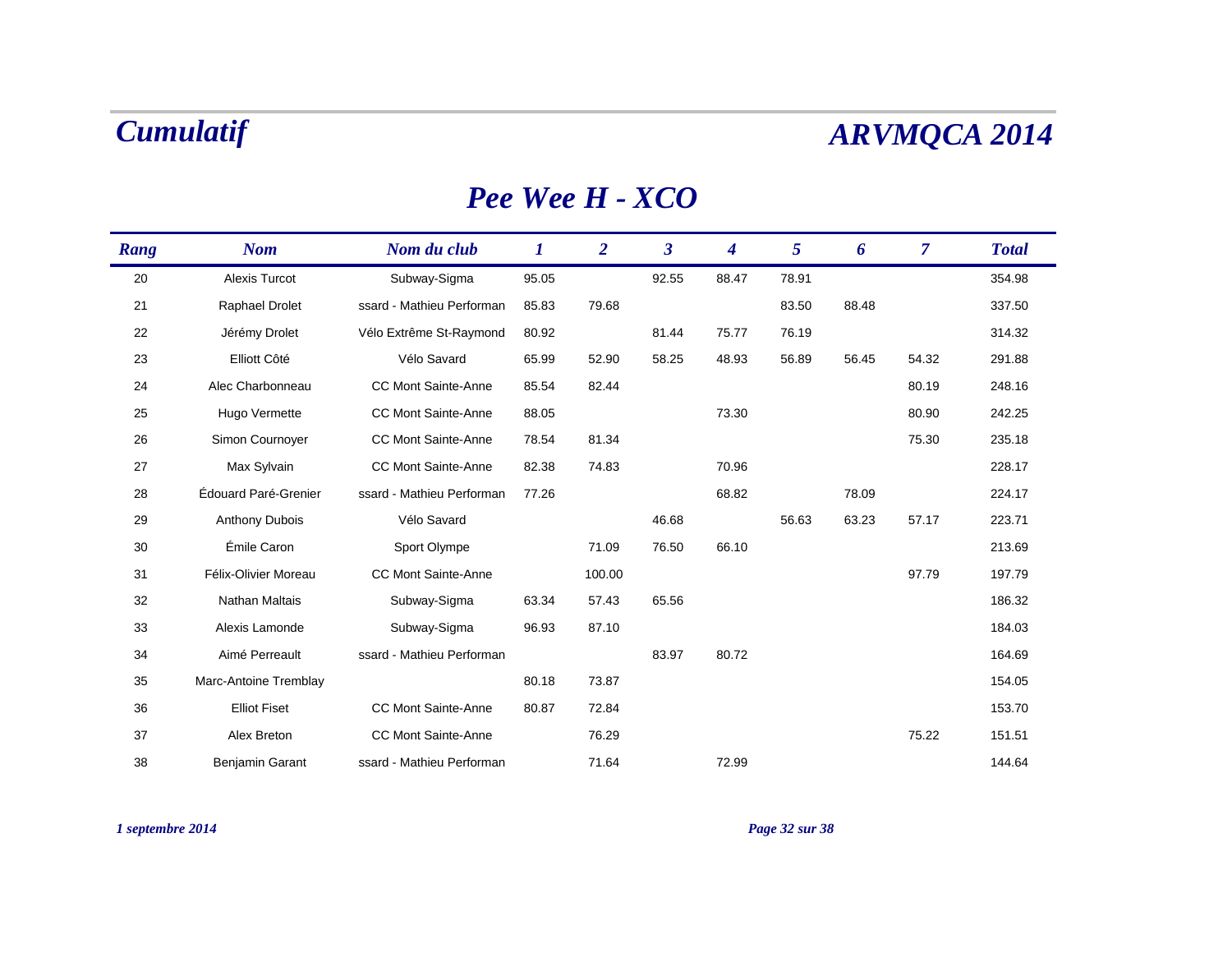### *Pee Wee H - XCO*

| Rang | <b>Nom</b>               | Nom du club                | $\bm{l}$ | $\overline{2}$ | $\boldsymbol{\beta}$ | $\boldsymbol{4}$ | 5     | 6     | $\overline{7}$ | <b>Total</b> |
|------|--------------------------|----------------------------|----------|----------------|----------------------|------------------|-------|-------|----------------|--------------|
| 39   | Jacob Béland             | Sport Olympe               |          | 62.34          | 68.35                |                  |       |       |                | 130.69       |
| 40   | Philiippe Bégin          | Subway-Sigma               |          | 62.91          |                      |                  | 56.56 |       |                | 119.47       |
| 41   | Marc-Antoine Tremblay    | Acidose Lactique           |          |                |                      |                  |       |       | 100.00         | 100.00       |
| 42   | Samuel Corrigan          | Subway-Sigma               |          | 87.38          |                      |                  |       |       |                | 87.38        |
| 43   | Philippe Roberge         | Vélo Savard                |          |                | 80.12                |                  |       |       |                | 80.12        |
| 44   | Pierre-Olivier Côté      | ssard - Mathieu Performan  | 78.29    |                |                      |                  |       |       |                | 78.29        |
| 45   | Xavier Morneau           | Sport Olympe               |          | 77.86          |                      |                  |       |       |                | 77.86        |
| 46   | Ludovic Pouliot          | Sport Olympe               |          | 77.53          |                      |                  |       |       |                | 77.53        |
| 47   | Gabriel Bluteau          | CC Mont Sainte-Anne        |          | 75.92          |                      |                  |       |       |                | 75.92        |
| 48   | Michel Perron            | <b>CC Charlevoix</b>       |          |                |                      |                  |       | 74.51 |                | 74.51        |
| 49   | Charles-Alexandre Marsan | <b>CC Mont Sainte-Anne</b> |          | 74.27          |                      |                  |       |       |                | 74.27        |
| 50   | Philippe Egan            |                            |          |                |                      |                  |       |       | 73.84          | 73.84        |
| 51   | Mathieu Cyr              | Vélo Savard                |          |                |                      |                  |       |       | 73.80          | 73.80        |
| 52   | <b>Mikael Pelletier</b>  | <b>CC Charlevoix</b>       |          |                |                      |                  |       | 66.24 |                | 66.24        |
| 53   | Jean-Paul Gingras        | Vélo Savard                |          |                |                      |                  |       |       | 61.80          | 61.80        |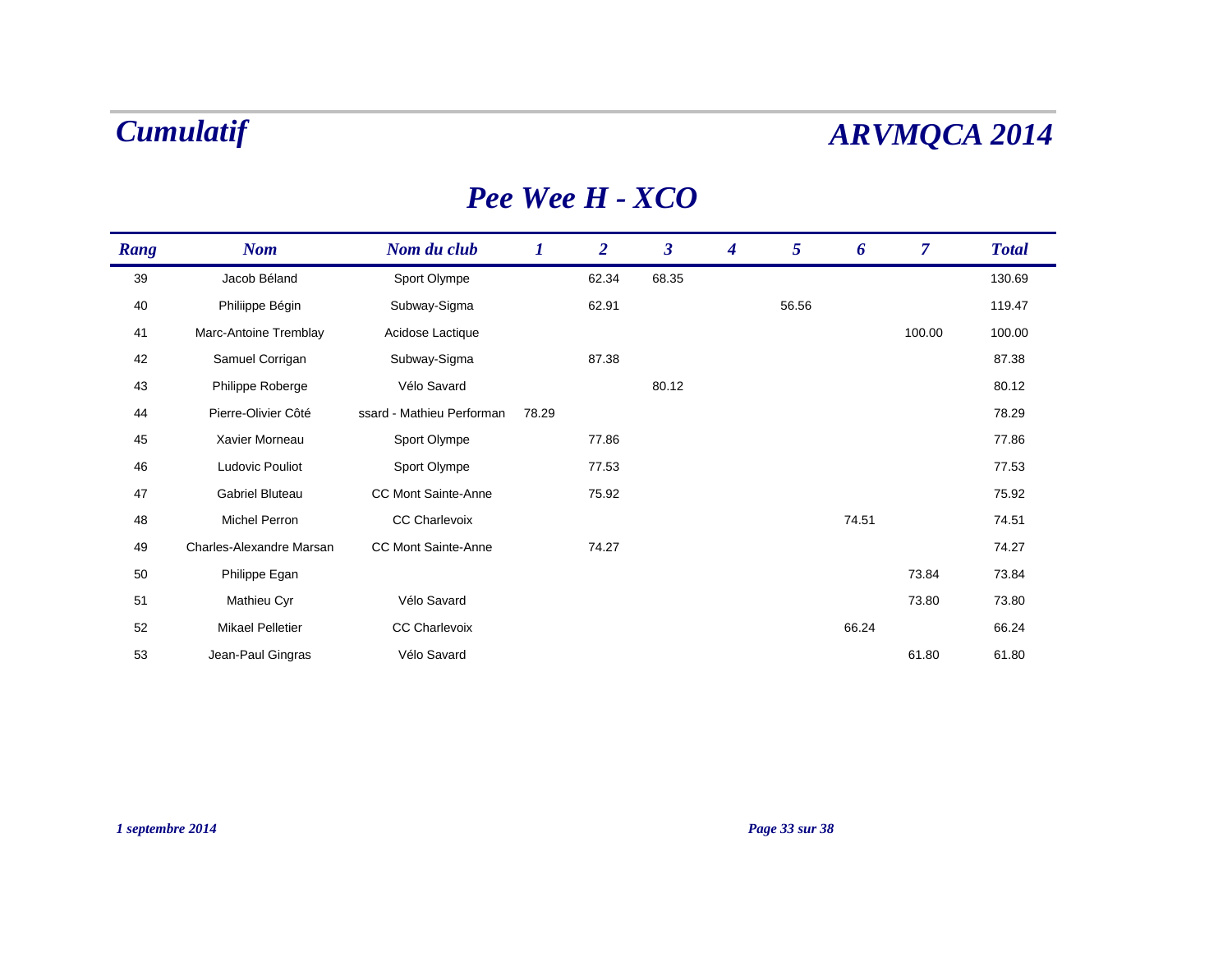### *Pee Wee F - XCO*

| Rang           | <b>Nom</b>                | Nom du club                | $\bm{l}$ | $\overline{2}$ | $\boldsymbol{\beta}$ | 4      | 5      | 6      | $\overline{7}$ | <b>Total</b> |
|----------------|---------------------------|----------------------------|----------|----------------|----------------------|--------|--------|--------|----------------|--------------|
| $\mathbf{1}$   | Samuelle Baillargeon      | Subway-Sigma               | 99.76    | 100.00         | 100.00               | 100.00 |        | 100.00 | 100.00         | 500.00       |
| 2              | Jeanne Desmeules          | <b>CC Charlevoix</b>       | 94.34    | 92.64          | 95.69                |        | 100.00 | 98.31  | 92.10          | 480.98       |
| 3              | Marianne Auclair          | Subway-Sigma               | 91.75    | 93.80          | 89.83                |        |        | 98.18  | 93.42          | 466.97       |
| 4              | Justine Lamontagne        | <b>CC Mont Sainte-Anne</b> |          | 87.42          | 89.59                | 87.81  | 99.83  |        | 87.21          | 451.86       |
| 5              | <b>Cindy Goulet</b>       | Vélo Savard                | 85.84    | 88.52          | 85.40                | 84.48  | 93.24  | 88.04  | 79.65          | 441.04       |
| 6              | Corinne Bellavance        | ssard - Mathieu Performan  | 81.27    | 78.98          | 82.90                |        | 94.29  | 87.33  | 83.80          | 429.59       |
| $\overline{7}$ | Oceanne Moreau            | <b>CC Mont Sainte-Anne</b> | 82.59    | 79.35          | 81.50                | 85.05  | 89.98  | 84.23  |                | 423.35       |
| 8              | Erika Baillargeon         | Subway-Sigma               | 84.81    | 82.47          | 83.61                | 86.06  |        | 79.35  | 84.85          | 421.80       |
| 9              | Éliane Alain              | Vélo Extrême St-Raymond    | 76.42    | 72.69          | 81.46                |        | 85.59  | 83.27  | 71.78          | 399.43       |
| 10             | Angélique Goulet          | Vélo Savard                | 70.12    | 75.02          | 80.34                | 81.87  | 77.73  | 79.17  | 62.76          | 394.13       |
| 11             | Sophie Boucher            | ssard - Mathieu Performan  | 73.96    | 72.95          | 75.82                | 75.92  | 84.60  | 80.03  | 72.18          | 390.33       |
| 12             | Léa Drouin                | <b>CC Mont Sainte-Anne</b> | 66.86    | 70.42          | 68.57                | 71.57  | 84.39  | 79.04  | 72.08          | 377.50       |
| 13             | Anne Cayouette            | <b>CC Charlevoix</b>       |          | 63.36          | 71.65                | 65.61  | 79.85  | 65.22  | 70.17          | 352.51       |
| 14             | Juliette Larose-Gingras   | Subway-Sigma               | 100.00   | 95.98          | 95.91                |        |        |        |                | 291.90       |
| 15             | <b>Charlotte Tremblay</b> | <b>CC Charlevoix</b>       |          |                | 71.72                |        |        | 76.12  | 70.11          | 217.94       |
| 16             | Alice Langlais            | Subway-Sigma               |          |                |                      |        |        | 82.73  | 78.45          | 161.19       |
| 17             | Eve Paquet                | Vélo Savard                | 75.78    |                | 75.37                |        |        |        |                | 151.14       |
| 18             | Geneviève Bouchard        | Subway-Sigma               |          |                | 75.44                | 73.09  |        |        |                | 148.53       |
| 19             | <b>Juliette Fiset</b>     | <b>CC Mont Sainte-Anne</b> | 70.66    | 73.31          |                      |        |        |        |                | 143.98       |

### *1 septembre 2014 Page 29 sur 38*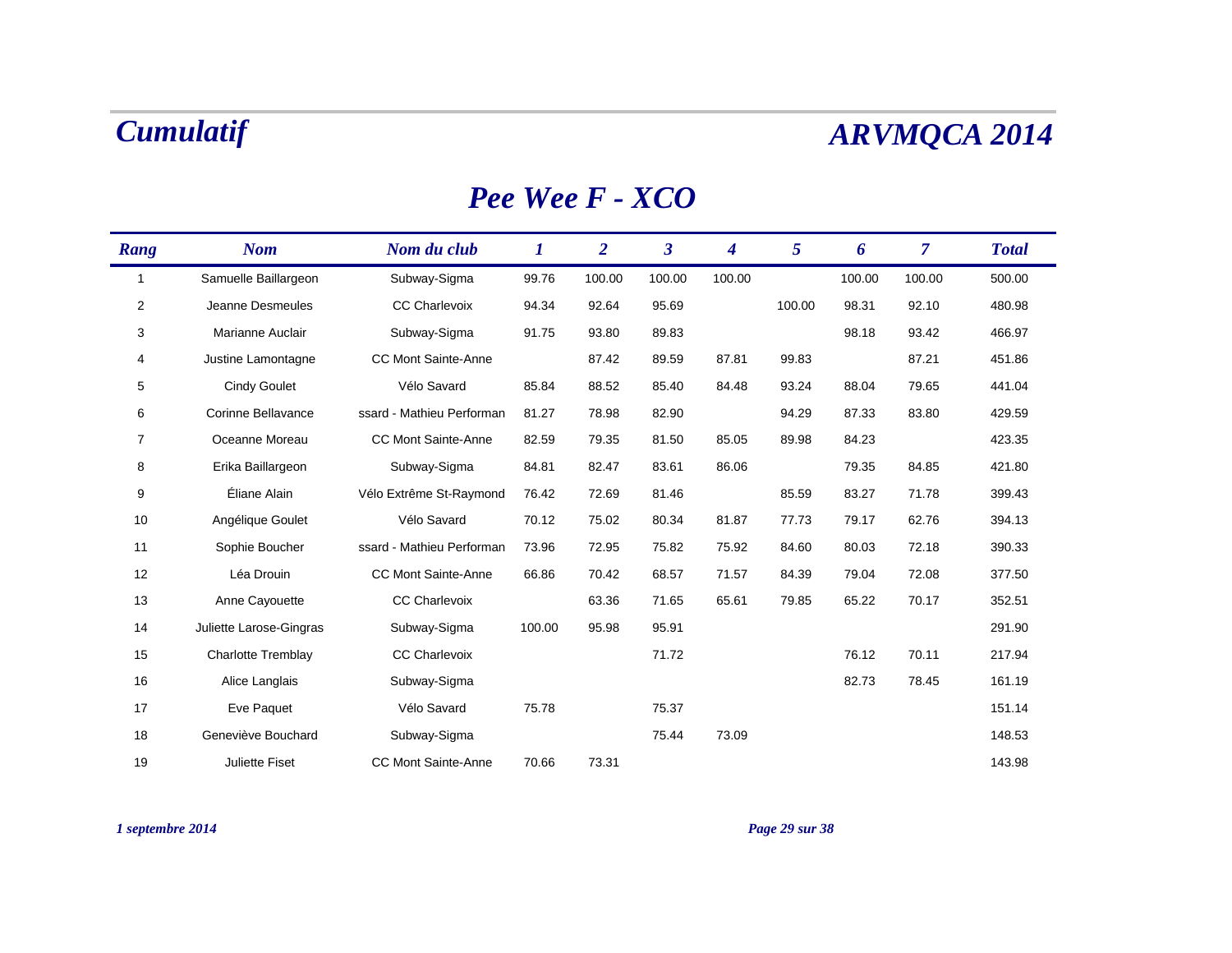### *Pee Wee F - XCO*

| Rang | <b>Nom</b>        | Nom du club                |       |       | 4 | O     | <b>Total</b> |
|------|-------------------|----------------------------|-------|-------|---|-------|--------------|
| 20   | Anais Paradis     | <b>CC Mont Sainte-Anne</b> |       | 80.47 |   |       | 80.47        |
| 21   | Mathilde Dubuc    | <b>CC Charlevoix</b>       |       |       |   | 78.91 | 78.91        |
| 22   | Emma Gabriel-Côté | <b>CC Mont Sainte-Anne</b> |       | 74.45 |   |       | 74.45        |
| 23   | Kelly Beaulieu    | Subway-Sigma               | 74.18 |       |   |       | 74.18        |
| 24   | Elsa Welman       | Subway-Sigma               |       | 66.57 |   |       | 66.57        |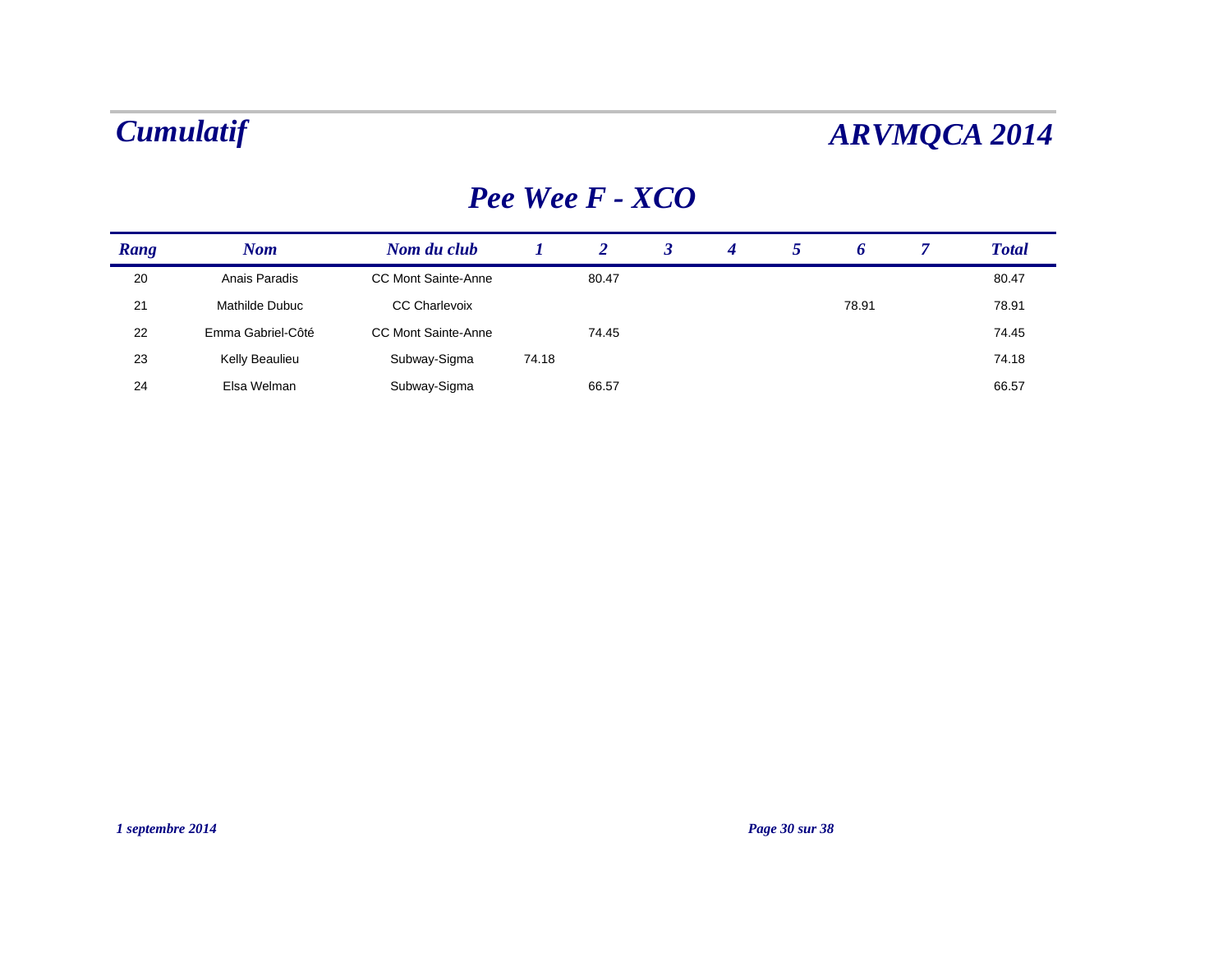### *Minime H - XCO*

| Rang           | <b>Nom</b>                    | Nom du club                | 1      | $\overline{2}$ | $\boldsymbol{\beta}$ | 4      | 5      | 6      | $\overline{7}$ | <b>Total</b> |
|----------------|-------------------------------|----------------------------|--------|----------------|----------------------|--------|--------|--------|----------------|--------------|
| 1              | David-Etienne Gallant-Morales | <b>CC Mont Sainte-Anne</b> | 100.00 | 100.00         | 100.00               | 100.00 | 100.00 |        | 100.00         | 500.00       |
| 2              | Vincent Thiboutot             | Subway-Sigma               | 95.65  | 95.52          | 96.44                |        |        | 100.00 | 98.27          | 485.87       |
| 3              | Gabriel de Varennes           | Subway-Sigma               | 92.28  | 95.77          | 97.87                | 98.03  |        |        | 99.84          | 483.79       |
| 4              | Éliot Grondin                 | Vélo Savard                | 88.18  | 86.13          | 95.65                | 98.73  | 92.83  | 97.34  | 97.05          | 481.61       |
| 5              | David Stearns                 | <b>CC Charlevoix</b>       | 89.05  | 88.72          |                      | 93.28  | 89.40  | 93.92  |                | 454.37       |
| 6              | Samuel Harvey                 | <b>CC Charlevoix</b>       | 86.81  | 84.31          | 94.03                | 90.54  | 88.97  | 88.25  | 89.17          | 450.96       |
| $\overline{7}$ | Félix Alain                   | Vélo Extrême St-Raymond    | 86.72  | 88.67          | 88.59                |        | 87.24  | 89.84  | 90.02          | 444.37       |
| 8              | Jérémie Baron                 | ssard - Mathieu Performan  | 80.53  | 83.69          | 86.49                | 88.36  | 81.08  | 87.95  | 83.79          | 430.28       |
| 9              | <b>Thomas Nadeau</b>          | Subway-Sigma               | 75.77  | 77.86          | 81.29                | 78.83  |        | 83.38  | 84.78          | 406.14       |
| 10             | <b>Thomas Goulet</b>          | Subway-Sigma               | 76.02  | 77.40          | 81.42                | 78.86  | 49.84  |        | 81.82          | 395.52       |
| 11             | Anthony Logan                 | Subway-Sigma               | 90.43  | 89.76          |                      | 97.98  |        | 95.78  |                | 373.96       |
| 12             | Xavier Bélanger               | ssard - Mathieu Performan  | 72.14  | 70.06          | 71.67                | 77.95  |        | 79.47  |                | 371.28       |
| 13             | Samuel Deblois                | <b>CC Mont Sainte-Anne</b> | 43.90  | 64.37          | 76.83                | 75.09  | 73.77  |        | 77.56          | 367.61       |
| 14             | <b>Thomas Turmel</b>          | Vélo Savard                | 68.81  | 68.23          | 70.45                | 74.80  | 69.37  | 76.98  | 73.93          | 365.52       |
| 15             | Félix Harvey                  | Sport Olympe               | 69.82  | 70.41          | 72.93                | 70.77  |        |        | 71.81          | 355.72       |
| 16             | <b>Francis Guimont</b>        | VS Team                    | 63.76  | 66.16          | 76.74                | 73.30  | 71.31  |        |                | 351.28       |
| 17             | Nicolas Harvey                | ssard - Mathieu Performan  | 86.08  | 86.09          | 93.00                |        | 85.38  |        |                | 350.54       |
| 18             | Nicolas St-Laurent            | Subway-Sigma               |        |                | 73.46                | 73.17  |        | 73.28  | 79.23          | 299.14       |
| 19             | <b>Guillaume Boutet</b>       | Subway-Sigma               | 78.10  | 80.49          |                      | 77.05  |        |        |                | 235.64       |

### *1 septembre 2014 Page 24 sur 38*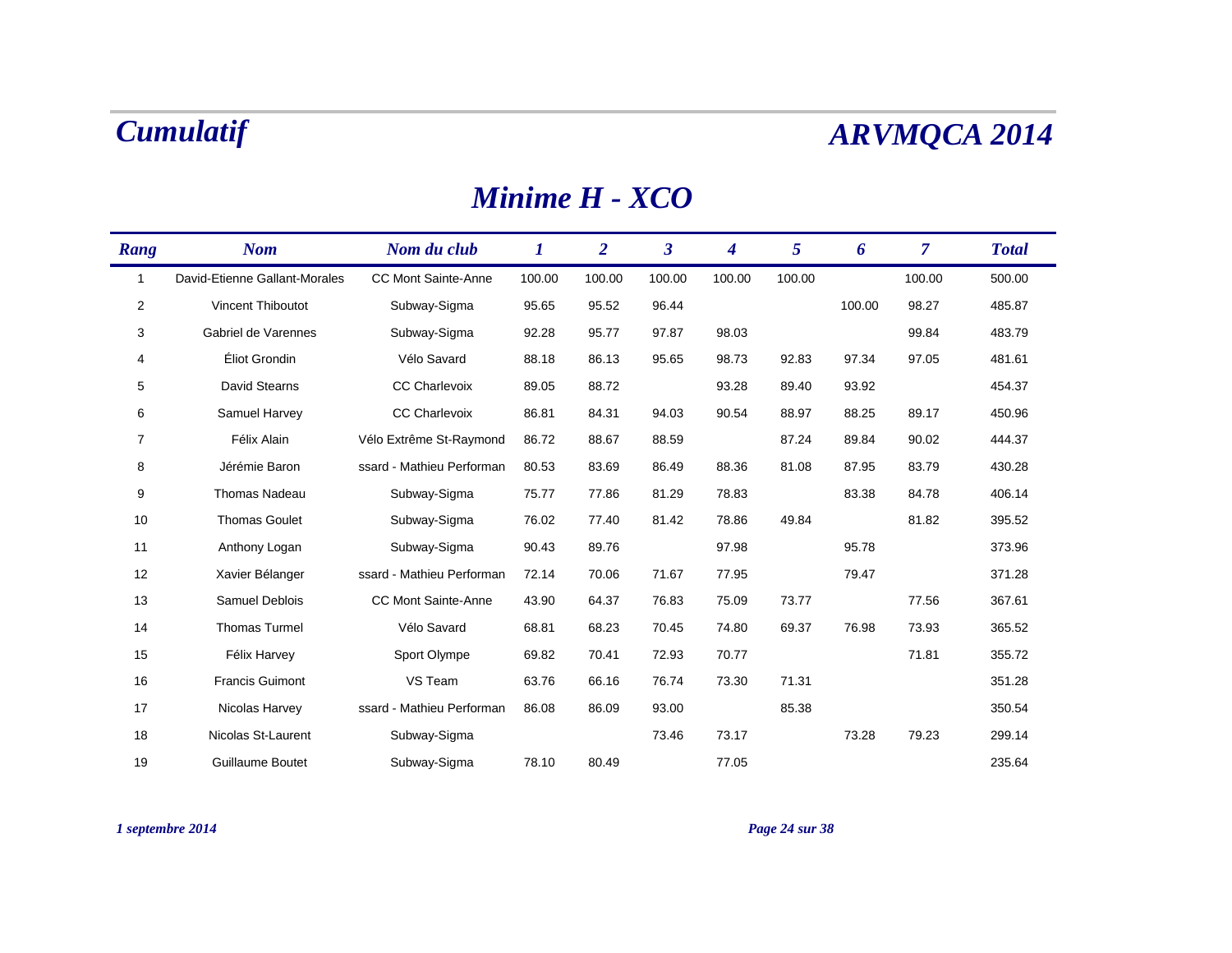### *Minime H - XCO*

| Rang | <b>Nom</b>                            | Nom du club                | $\bm{l}$ | $\overline{2}$ | $\mathbf{3}$ | 4     | 5     | 6     | $\overline{\mathcal{L}}$ | <b>Total</b> |
|------|---------------------------------------|----------------------------|----------|----------------|--------------|-------|-------|-------|--------------------------|--------------|
| 20   | Nicolas Cauchon                       | Le Pédalier                | 70.42    | 80.35          |              |       |       | 78.08 |                          | 228.85       |
| 21   | Laurent Charette                      | Sport Olympe               |          |                | 70.52        |       | 69.79 |       | 81.08                    | 221.39       |
| 22   | Élie Archambault-Duby                 | CC Charlevoix              | 71.10    | 70.79          |              |       |       | 77.10 |                          | 218.98       |
| 23   | Vincent Gagnon                        | <b>CC Mont Sainte-Anne</b> |          | 82.15          |              |       |       |       | 78.37                    | 160.52       |
| 24   | Gabriel Lachance                      | <b>CC Mont Sainte-Anne</b> |          | 77.36          |              |       |       |       | 81.82                    | 159.19       |
| 25   | Jasmin Blanchet                       | Vélo Savard                |          |                |              |       |       | 73.85 | 81.93                    | 155.78       |
| 26   | Joseph Larochelle                     | Subway-Sigma               | 77.95    | 72.61          |              |       |       |       |                          | 150.56       |
| 27   | <b>Vincent Boies</b>                  | <b>CC Charlevoix</b>       |          |                |              |       |       | 68.45 | 70.64                    | 139.09       |
| 28   | Alexandre Pichette                    | <b>CC Mont Sainte-Anne</b> |          |                |              | 69.03 |       | 66.59 |                          | 135.63       |
| 29   | Sébastien Roy                         |                            | 87.84    |                |              |       |       |       |                          | 87.84        |
| 30   | <b>Charles-Antoine Forest-Leblanc</b> | Subway-Sigma               | 84.69    |                |              |       |       |       |                          | 84.69        |
| 31   | Mathieu Bolduc                        | Subway-Sigma               |          |                |              | 77.54 |       |       |                          | 77.54        |
| 32   | Simon-Olivier Guérin                  | <b>CC Charlevoix</b>       |          |                |              |       |       | 69.66 |                          | 69.66        |
| 33   | Éric Plante                           | <b>CC Mont Sainte-Anne</b> | 67.11    |                |              |       |       |       |                          | 67.11        |
| 34   | James Côté                            | Sport Olympe               |          | 66.16          |              |       |       |       |                          | 66.16        |
| 35   | Victor Légaré                         | Iormandin / Mathieu Perfor |          |                |              |       | 62.74 |       |                          | 62.74        |
| 36   | <b>Bernard Boucher</b>                | <b>CC Mont Sainte-Anne</b> |          | 60.30          |              |       |       |       |                          | 60.30        |
| 37   | Alexis Paré                           | CCM de Bauce               |          |                |              |       | 59.11 |       |                          | 59.11        |
| 38   | Mathieu Cyr                           | Vélo Savard                | 57.42    |                |              |       |       |       |                          | 57.42        |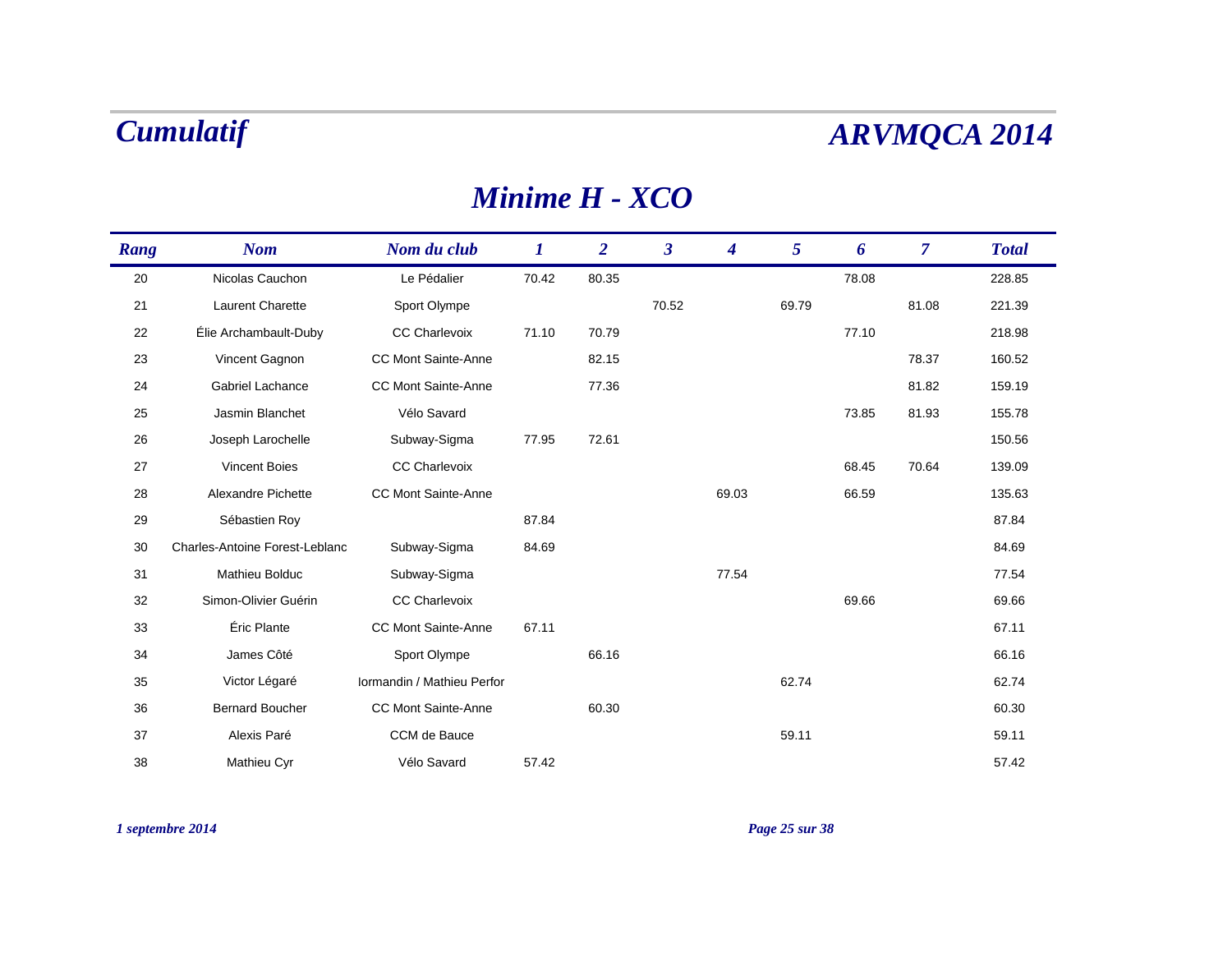### *Minime F - XCO*

| Rang           | <b>Nom</b>              | Nom du club                | 1      | $\overline{2}$ | $\boldsymbol{\beta}$ | $\boldsymbol{4}$ | $5\overline{)}$ | 6      | $\overline{7}$ | <b>Total</b> |
|----------------|-------------------------|----------------------------|--------|----------------|----------------------|------------------|-----------------|--------|----------------|--------------|
|                | Marianne Théberge       | ssard - Mathieu Performan  | 95.54  |                | 98.66                | 100.00           | 99.59           | 100.00 | 100.00         | 498.25       |
| $\overline{2}$ | Roxane Vermette         | <b>CC Mont Sainte-Anne</b> | 96.93  | 96.07          | 92.78                | 92.30            | 100.00          | 94.58  | 96.64          | 484.23       |
| 3              | Dylane Labrie           | <b>CC Mont Sainte-Anne</b> | 82.32  | 80.75          | 85.19                | 81.67            | 83.61           | 84.01  | 84.39          | 419.51       |
| 4              | Naomie Sauvé            | Subway-Sigma               | 78.50  | 82.80          | 83.64                |                  |                 | 85.49  | 87.31          | 417.75       |
| 5              | Laura Tremblay          | Vélo Savard                | 80.96  | 81.65          | 83.27                | 79.32            | 83.10           | 83.14  | 82.68          | 413.83       |
| 6              | Marianne Pothier        | Subway-Sigma               | 74.81  | 76.12          | 76.19                | 77.13            | 76.89           |        | 72.14          | 381.14       |
| $\overline{7}$ | Megane Labrie           | <b>CC Mont Sainte-Anne</b> | 72.76  | 71.51          | 74.46                | 72.27            | 71.27           | 71.23  |                | 362.27       |
| 8              | Olivia Carrier          | Subway-Sigma               | 70.58  | 77.35          |                      |                  | 85.61           |        | 79.68          | 313.22       |
| 9              | Mireille Larose-Gingras | Subway-Sigma               | 100.00 | 100.00         | 100.00               |                  |                 |        |                | 300.00       |
| 10             | Laurie-Raphaël Dufour   | Vélo Savard                | 59.02  | 74.25          | 79.51                |                  | 86.18           |        |                | 298.96       |
| 11             | Abigaëlle Boulet        | Sport Olympe               | 63.03  | 70.75          | 70.25                |                  |                 |        | 66.98          | 271.01       |
| 12             | Stéphanie Bégin-Dion    | <b>CC Mont Sainte-Anne</b> | 72.88  | 72.06          | 71.54                |                  |                 |        |                | 216.48       |
| 13             | Ann-Frédérique Guay     | Vélo Savard                | 56.14  |                | 55.01                |                  |                 |        |                | 111.14       |
| 14             | Anabelle Martineau      | <b>CVM Bromont</b>         |        |                | 72.45                |                  |                 |        |                | 72.45        |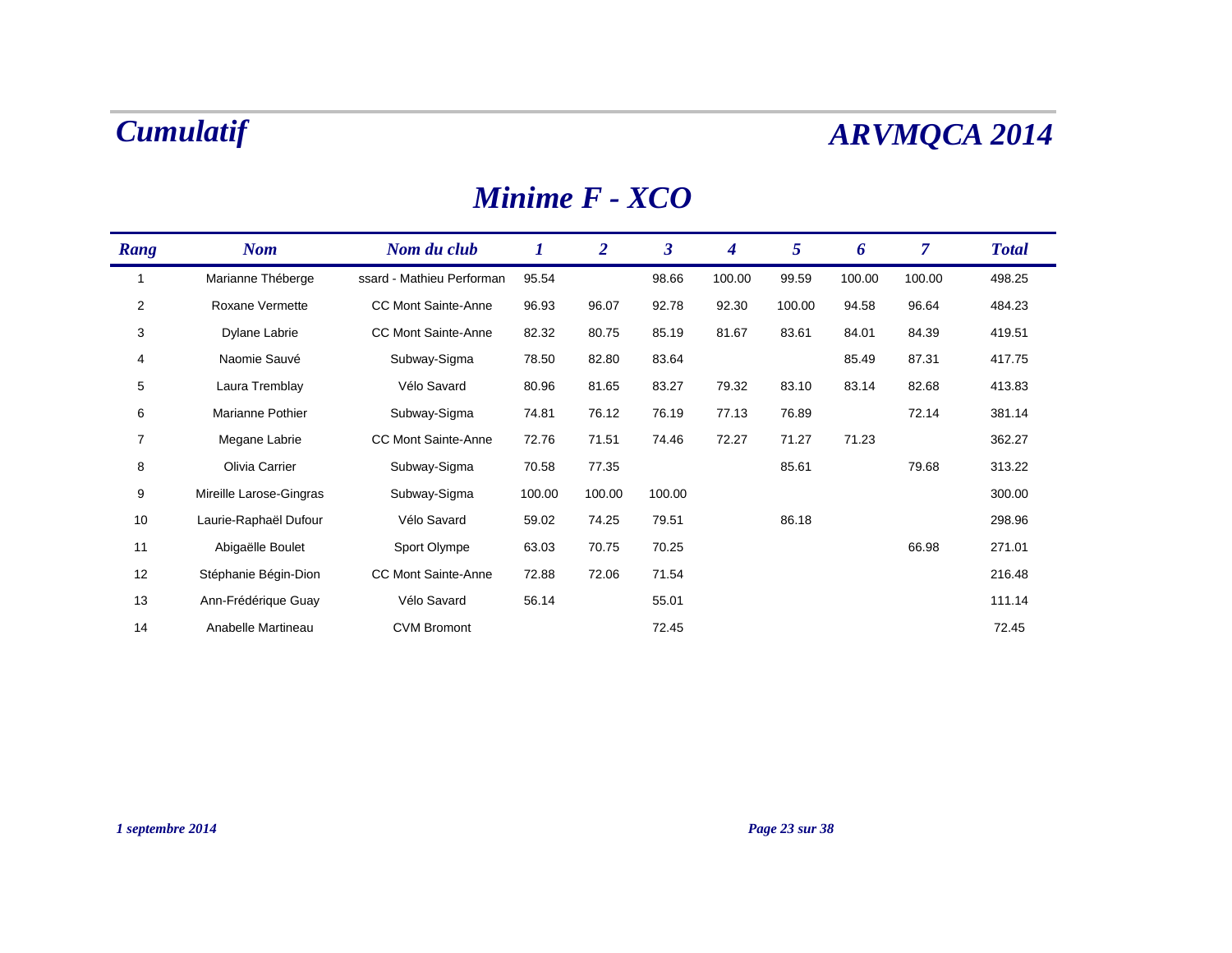## *Sport (17-29) H - XCO*

| Rang             | <b>Nom</b>                | Nom du club                | 1      | $\overline{2}$ | $\overline{\mathbf{3}}$ | 4      | 5      | 6      | $\overline{7}$ | <b>Total</b> |
|------------------|---------------------------|----------------------------|--------|----------------|-------------------------|--------|--------|--------|----------------|--------------|
| $\mathbf{1}$     | Alex Goulet               | Vélo Savard                | 96.46  | 87.08          | 100.00                  | 99.77  | 99.60  | 97.79  | 98.69          | 495.85       |
| $\boldsymbol{2}$ | <b>Charles Plante</b>     | <b>CC Mont Sainte-Anne</b> |        | 100.00         |                         | 100.00 | 90.63  | 97.29  | 100.00         | 487.92       |
| 3                | Éric Lamontagne           | <b>CC Mont Sainte-Anne</b> | 93.41  | 90.76          | 98.05                   | 95.72  | 100.00 |        |                | 477.94       |
| 4                | Jean-Francois Poulin      | Sport Olympe               |        | 87.43          | 93.89                   | 93.67  | 86.55  |        | 91.09          | 452.63       |
| 5                | Thomas Roy                | Iormandin / Mathieu Perfor |        | 83.36          | 88.63                   | 88.20  |        | 94.89  | 94.16          | 449.23       |
| 6                | Mathieu Morissette-Dion   | Subway-Sigma               | 86.87  | 87.92          |                         | 87.58  |        |        | 89.35          | 351.71       |
| $\overline{7}$   | Simon Petitclerc          | <b>CC Mont Sainte-Anne</b> | 93.41  | 99.63          |                         | 91.44  |        |        |                | 284.47       |
| 8                | <b>Charles St-Laurent</b> | ssard - Mathieu Performan  |        | 80.49          |                         |        | 93.93  | 91.29  |                | 265.71       |
| 9                | <b>Tomy Robitaille</b>    | Vélo Extrême St-Raymond    | 85.44  | 85.32          | 92.46                   |        |        |        |                | 263.23       |
| 10               | Maxime Godron             | Subway-Sigma               | 72.48  | 91.90          | 96.77                   |        |        |        |                | 261.15       |
| 11               | <b>Francis Roy</b>        | ssard - Mathieu Performan  | 98.15  |                |                         |        |        | 100.00 |                | 198.15       |
| 12               | François Côté             | Sport Olympe               | 100.00 |                |                         |        |        |        |                | 100.00       |
| 13               | Simon Leblanc             | Subway-Sigma               |        | 97.52          |                         |        |        |        |                | 97.52        |
| 14               | Félix-Antoine Vézina      | Indépendant                |        |                |                         |        |        |        | 97.21          | 97.21        |
| 15               | Vincent Caron             | Subway-Sigma               |        |                |                         |        |        |        | 96.53          | 96.53        |
| 16               | Dominic Perron            | Sport Olympe               |        |                |                         | 92.41  |        |        |                | 92.41        |
| 17               | <b>Tommy Simard</b>       | <b>CC Charlevoix</b>       |        |                |                         |        |        | 91.83  |                | 91.83        |
| 18               | Gabriel Nicole-Lapointe   | ssard - Mathieu Performan  |        |                | 90.18                   |        |        |        |                | 90.18        |
| 19               | Jérome Vallières          | Vélo Extrême St-Raymond    |        |                |                         |        |        |        | 84.95          | 84.95        |

### *1 septembre 2014 Page 37 sur 38*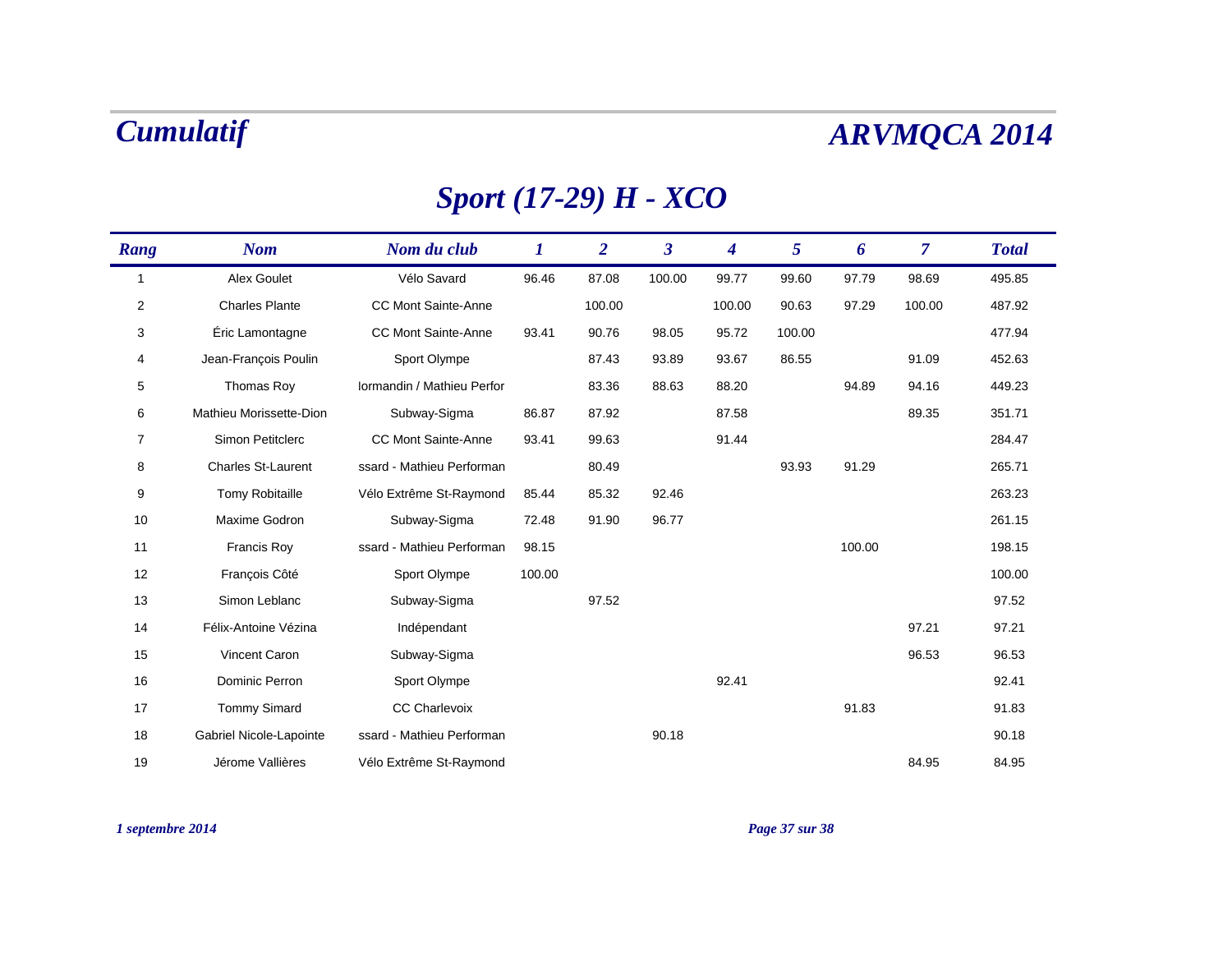# *Sport (17-29) H - XCO*

| Rang | Nom                 | Nom du club               |       |  |       | <b>Total</b> |
|------|---------------------|---------------------------|-------|--|-------|--------------|
| 20   | Scott Veilleux      | Sport Olympe              | 83.43 |  |       | 83.43        |
| 21   | Hugo Vezina-Lampron | ssard - Mathieu Performan | 83.08 |  |       | 83.08        |
| 22   | Philippe St-Laurent | Has Been                  |       |  | 75.92 | 75.92        |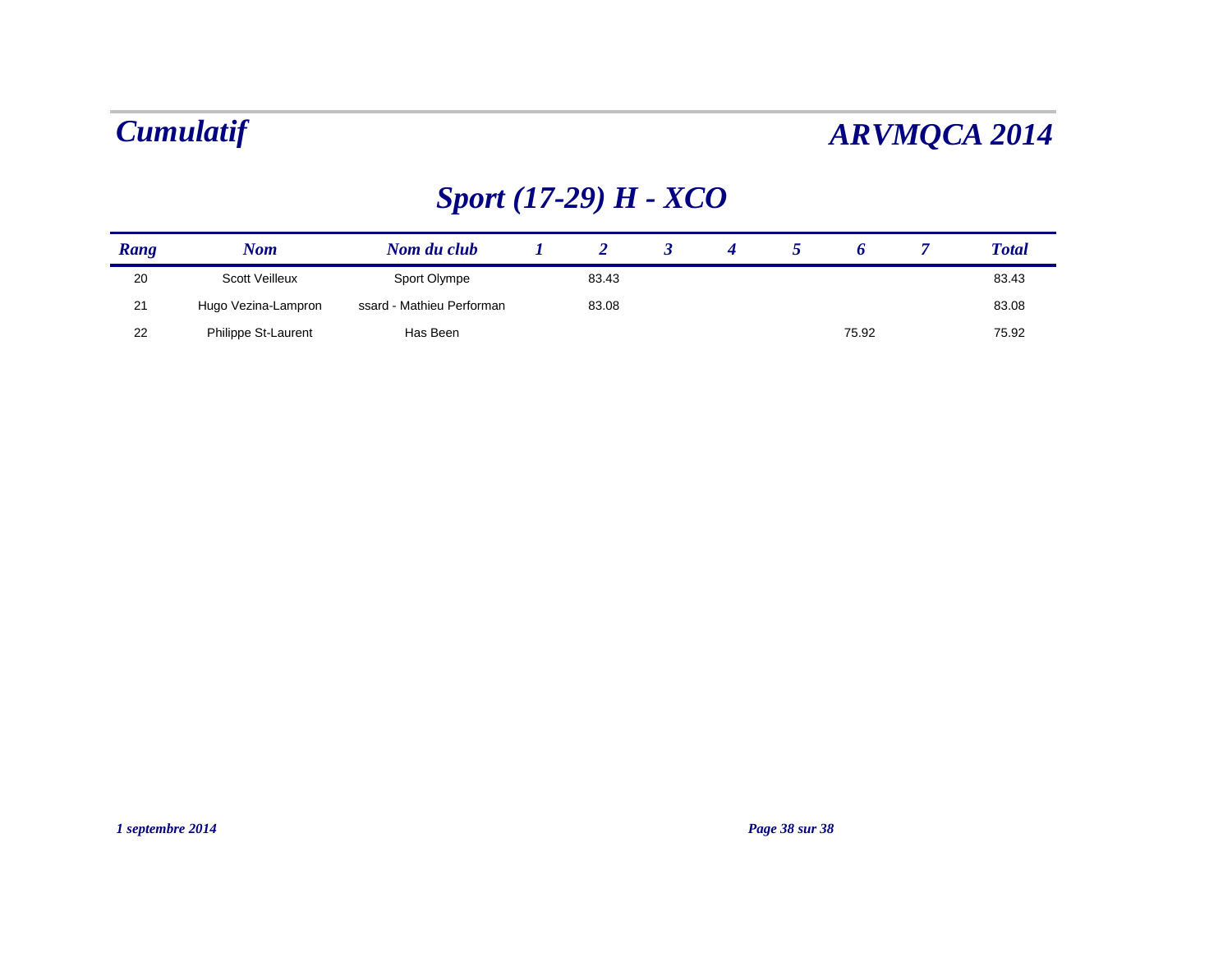### *Maître Sport 30-39 H - XCO*

| Rang         | <b>Nom</b>              | Nom du club                | 1      | $\overline{2}$ | $\overline{\mathbf{3}}$ | $\boldsymbol{4}$ | 5      | 6      | $\overline{7}$ | <b>Total</b> |
|--------------|-------------------------|----------------------------|--------|----------------|-------------------------|------------------|--------|--------|----------------|--------------|
| $\mathbf{1}$ | Marc Egan               | Sport Olympe               |        | 97.43          | 98.61                   | 99.34            | 100.00 | 100.00 | 100.00         | 497.95       |
| 2            | Jean-Nicolas Harvey     | Sport Olympe               | 94.85  | 97.87          | 96.66                   | 97.25            |        |        | 96.71          | 483.35       |
| 3            | Philippe Champagne      | CCM de Bauce               | 95.14  |                | 96.89                   | 92.28            |        | 93.18  | 92.98          | 470.48       |
| 4            | Simon Lecours           | Subway-Sigma               | 81.39  | 91.92          |                         | 94.10            | 92.31  | 94.52  | 92.39          | 465.24       |
| 5            | <b>Bruno Turcotte</b>   |                            | 90.39  | 91.38          | 96.66                   | 90.39            | 89.66  | 92.08  |                | 460.91       |
| 6            | Michael Bouchard        | Sport Olympe               | 87.10  | 86.89          |                         | 84.22            | 85.83  |        | 86.49          | 430.53       |
| 7            | Matthieu Suzor-Pleau    | Vélo Extrême St-Raymond    | 78.56  | 81.72          | 88.07                   | 82.78            |        | 83.78  | 78.92          | 415.27       |
| 8            | Eric Gagnon             | Sport Olympe               | 100.00 | 100.00         | 100.00                  | 96.01            |        |        |                | 396.01       |
| 9            | <b>Charles Belzile</b>  | Sport Olympe               | 82.58  | 79.92          |                         | 85.45            |        | 78.18  | 64.97          | 391.10       |
| 10           | Francis Vachon          | Vélo Savard                | 71.83  | 74.80          | 79.17                   | 77.24            | 77.71  |        | 79.94          | 388.86       |
| 11           | <b>Patrick Cardin</b>   | Sport Olympe               |        |                | 94.59                   | 87.78            |        | 92.33  | 95.41          | 370.11       |
| 12           | Vincent Drouin          | Iormandin / Mathieu Perfor | 83.75  | 88.71          | 87.33                   | 84.18            |        |        |                | 343.97       |
| 13           | Jean-Francis Grondin    | Indépendant                |        | 84.38          |                         | 83.88            |        | 84.69  | 83.85          | 336.80       |
| 14           | Jean-Philippe Boulanger | Indépendant                |        | 81.18          | 84.81                   | 83.50            |        | 82.13  |                | 331.62       |
| 15           | Rémi Théberge           | ssard - Mathieu Performan  |        |                | 99.81                   | 100.00           |        | 99.87  |                | 299.67       |
| 16           | Félix-Antoine Carignan  | Subway-Sigma               |        | 99.44          |                         | 93.99            | 95.44  |        |                | 288.87       |
| 17           | Hugo Duchesne           | Subway-Sigma               | 90.55  | 95.58          |                         |                  |        |        | 90.51          | 276.64       |
| 18           | Jean-Francois Ermel     | CC Mont Sainte-Anne        | 90.71  | 93.66          |                         |                  | 90.20  |        |                | 274.57       |
| 19           | Alexandre Sénécal       |                            |        | 94.17          |                         |                  | 87.45  |        | 85.15          | 266.77       |

*1 septembre 2014 Page 16 sur 38*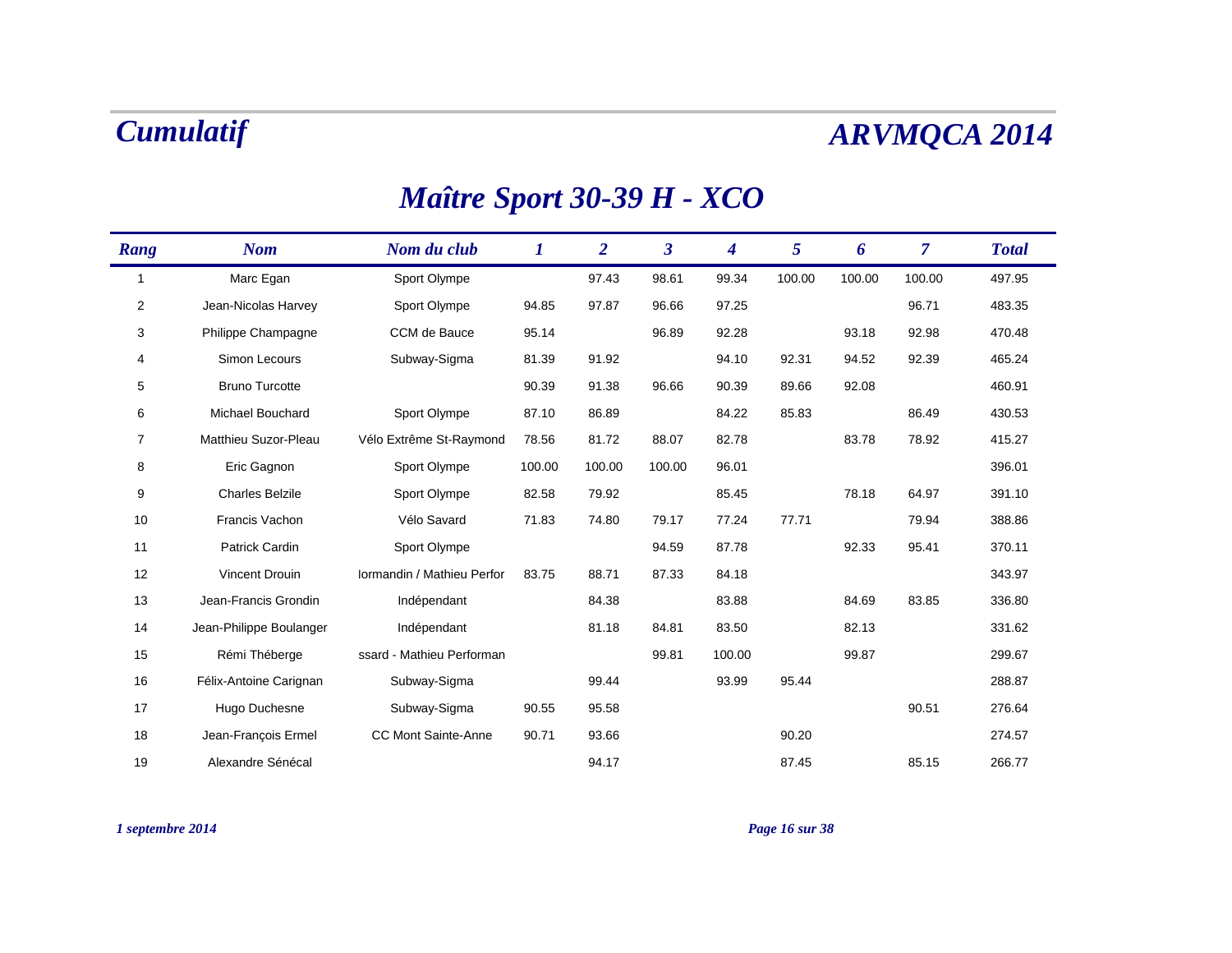### *Maître Sport 30-39 H - XCO*

| Rang | <b>Nom</b>              | Nom du club               | $\bm{l}$ | $\overline{2}$ | $\overline{\mathbf{3}}$ | 4     | 5     | 6     | $\overline{7}$ | <b>Total</b> |
|------|-------------------------|---------------------------|----------|----------------|-------------------------|-------|-------|-------|----------------|--------------|
| 20   | Vincent Paquet          | Vélo Savard               |          | 98.22          | 99.42                   |       |       |       |                | 197.64       |
| 21   | Nicolas Olivier         | Sport Olympe              | 96.89    |                |                         |       |       |       | 96.76          | 193.65       |
| 22   | Dzao-Izaq Plamondon     |                           |          |                | 98.88                   | 92.02 |       |       |                | 190.90       |
| 23   | <b>Christian Harvey</b> |                           |          |                |                         |       |       | 95.20 | 95.49          | 190.69       |
| 24   | Eric Dulong             | ssard - Mathieu Performan |          |                | 96.40                   |       |       | 93.77 |                | 190.17       |
| 25   | Danny Boivin            | Subway-Sigma              | 91.78    |                |                         | 91.29 |       |       |                | 183.07       |
| 26   | Alain Langlais          | Subway-Sigma              |          |                |                         |       |       | 88.03 | 91.00          | 179.04       |
| 27   | Pascal Hébert           |                           | 75.77    |                | 98.42                   |       |       |       |                | 174.19       |
| 28   | Yan Pelletier           | erformance Vélo Lévy-Hond |          | 83.39          | 82.70                   |       |       |       |                | 166.09       |
| 29   | <b>Martial Savard</b>   | Vélo Savard               |          |                |                         | 75.58 |       | 78.07 |                | 153.65       |
| 30   | Dominic Robitaille      | Subway-Sigma              | 98.89    |                |                         |       |       |       |                | 98.89        |
| 31   | Lucien Gingras          | Sport Olympe              |          |                |                         |       |       | 98.29 |                | 98.29        |
| 32   | François Auclair        | Subway-Sigma              | 97.77    |                |                         |       |       |       |                | 97.77        |
| 33   | Alexandre Marcotte      | Indépendant               |          |                |                         |       | 94.19 |       |                | 94.19        |
| 34   | Jim Baillargeon         | Hype Ski Velon            | 93.71    |                |                         |       |       |       |                | 93.71        |
| 35   | Éric Simard             | <b>CC Charlevoix</b>      |          |                |                         |       |       | 93.14 |                | 93.14        |
| 36   | <b>Patrick Demers</b>   | Sport Olympe              | 92.46    |                |                         |       |       |       |                | 92.46        |
| 37   | Jean-Marc Dulac         | <b>Brunet</b>             |          |                |                         |       |       | 91.99 |                | 91.99        |
| 38   | Patrice Bonfand         | TEAM C25                  | 91.94    |                |                         |       |       |       |                | 91.94        |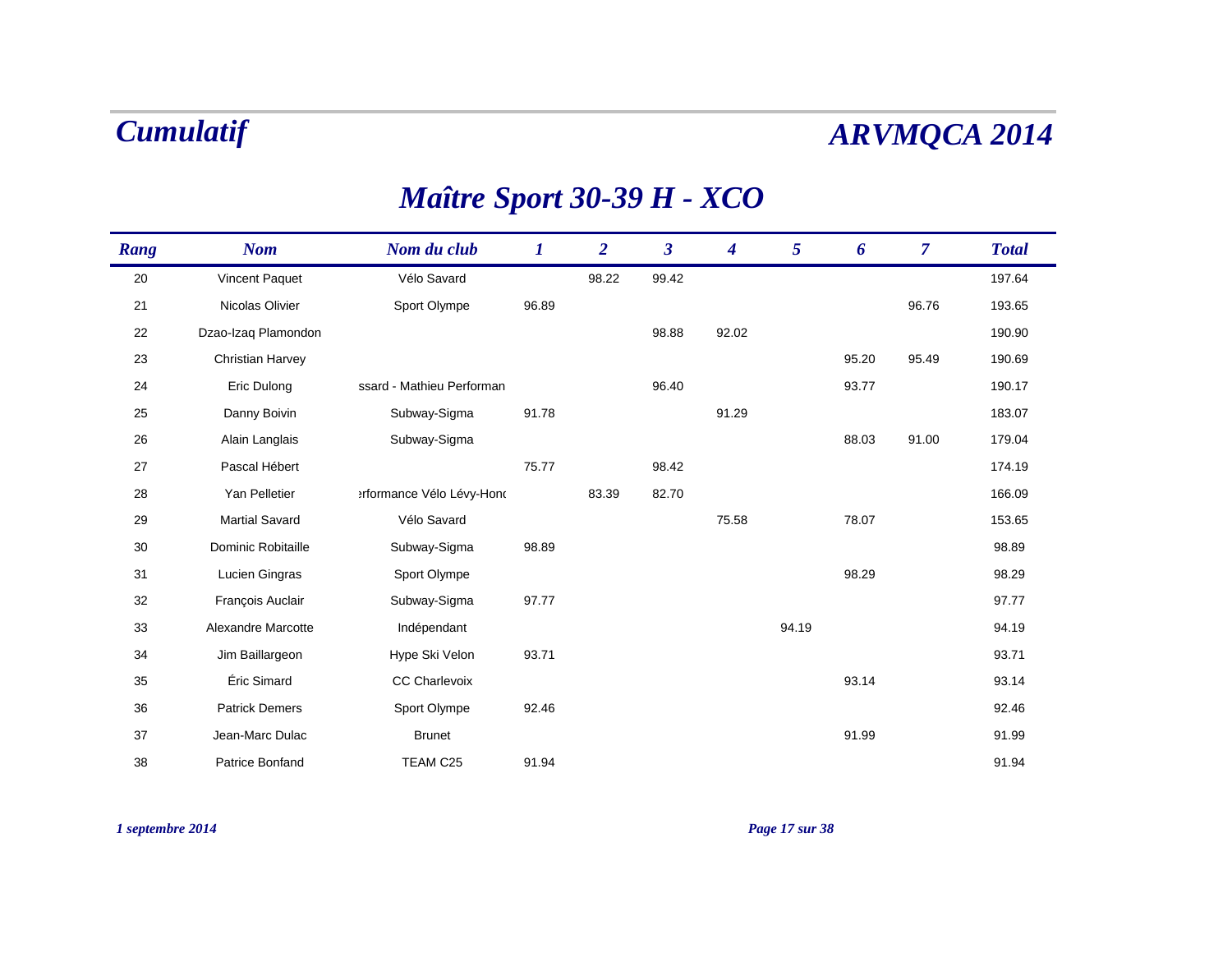## *Maître Sport 30-39 H - XCO*

| Rang | <b>Nom</b>              | Nom du club                | $\bm{I}$ | $\overline{2}$ | $\boldsymbol{\beta}$ | 4     | 5 | 6     | $\overline{7}$ | <b>Total</b> |
|------|-------------------------|----------------------------|----------|----------------|----------------------|-------|---|-------|----------------|--------------|
| 39   | Stéphane Vallée         | Iormandin / Mathieu Perfor |          |                |                      | 91.87 |   |       |                | 91.87        |
| 40   | Vincent Lord            | Indépendant                | 91.48    |                |                      |       |   |       |                | 91.48        |
| 41   | Guillaume Picard        |                            |          |                |                      | 90.51 |   |       |                | 90.51        |
| 42   | Simon Drouin            | Iormandin / Mathieu Perfor |          | 88.91          |                      |       |   |       |                | 88.91        |
| 43   | Fabien Lalisse          | ssard - Mathieu Performan  |          |                | 88.10                |       |   |       |                | 88.10        |
| 44   | Simon Martineau         | ssard - Mathieu Performan  | 88.07    |                |                      |       |   |       |                | 88.07        |
| 45   | Donald Welman           | Subway-Sigma               |          | 86.49          |                      |       |   |       |                | 86.49        |
| 46   | Frédéric Grandmont      | CC Mont Sainte-Anne        |          |                |                      |       |   |       | 84.96          | 84.96        |
| 47   | <b>Hubert Pedneault</b> |                            |          |                | 82.68                |       |   |       |                | 82.68        |
| 48   | Yohan Deshaies          | Norco                      |          |                |                      |       |   |       | 79.48          | 79.48        |
| 49   | Éric Dufresne           | Iormandin / Mathieu Perfor |          | 78.38          |                      |       |   |       |                | 78.38        |
| 50   | Stéfan Albert           | Sport Olympe               |          |                |                      | 76.17 |   |       |                | 76.17        |
| 51   | Daniel Porlier          |                            | 73.84    |                |                      |       |   |       |                | 73.84        |
| 52   | David Larochelle        | Subway-Sigma               | 72.37    |                |                      |       |   |       |                | 72.37        |
| 53   | Simon Gauthier          | Subway-Sigma               | 71.70    |                |                      |       |   |       |                | 71.70        |
| 54   | Carl Sévigny            | Sport Olympe               |          | 70.30          |                      |       |   |       |                | 70.30        |
| 55   | Simon Gauthier          | Performance Bégin          | 68.95    |                |                      |       |   |       |                | 68.95        |
| 56   | Éric Chantal            | Ryno Performance           |          |                |                      |       |   | 67.40 |                | 67.40        |
| 57   | Stéphane Turmel         | Vélo Savard                |          |                |                      |       |   |       | 65.56          | 65.56        |

*1 septembre 2014 Page 18 sur 38*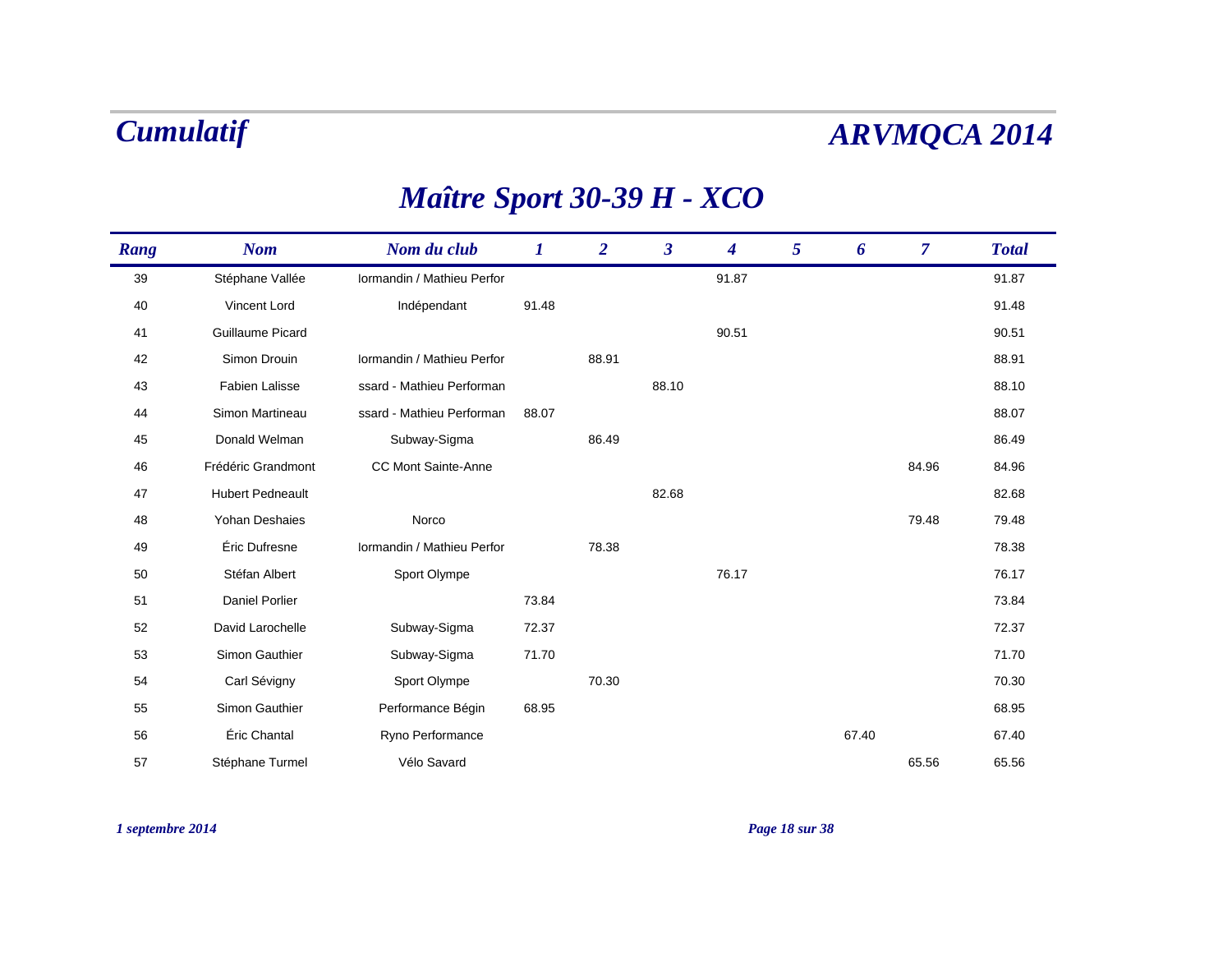## *Maître Sport 30-39 H - XCO*

| Rang | Nom                     | Nom du club  |       |       |  |       | <b>Total</b> |
|------|-------------------------|--------------|-------|-------|--|-------|--------------|
| 58   | Dave Chabot             | Vélo Savard  |       |       |  | 64.31 | 64.31        |
| 59   | Francois Landry         | Vélo Savard  |       | 62.52 |  |       | 62.52        |
| 60   | Jean-Philippe Champagne | Sport Olympe | 51.39 |       |  |       | 51.39        |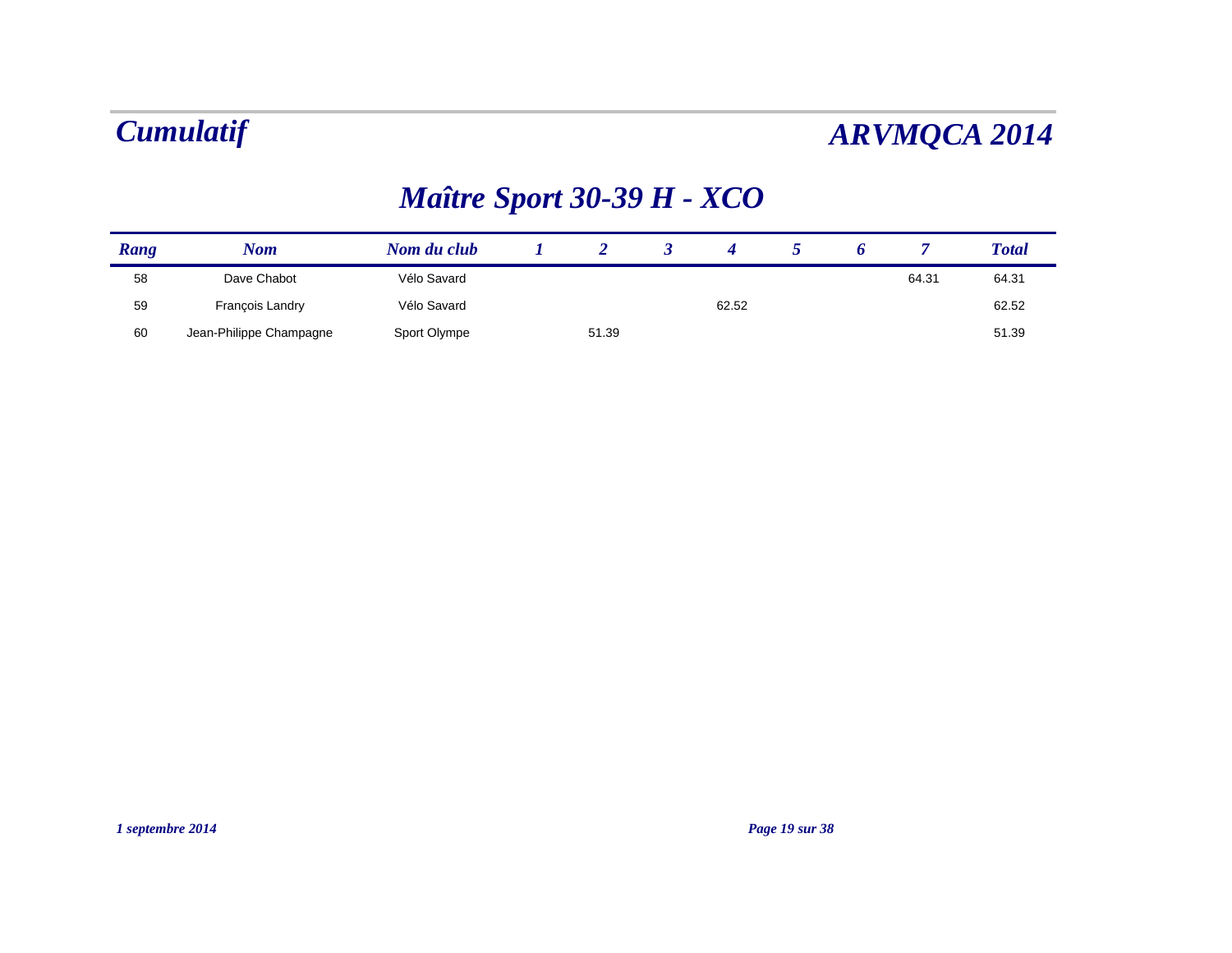### *Nom Nom du club 1 2 3 Rang 4 5 Total 6 7* 1 Patrick Mathieu Sport Olympe 98.60 99.17 96.79 97.86 93.18 485.59 2 Yvan Boilard ssard - Mathieu Performan 95.93 91.01 89.48 91.35 96.89 96.04 88.99 471.22 33 Martin Roy Sport Olympe 92.50 90.96 91.58 93.72 95.95 86.40 464.71 4 Dany Lachance Vélo Savard 93.22 90.26 86.69 90.73 85.60 88.75 449.64 5 François Pothier Subway-Sigma 85.87 83.59 87.30 89.24 92.97 92.58 447.96 6 Daniel Lebrun Pivot Cycle-Ote 88.26 86.92 83.91 87.36 82.42 428.87 7 David Lou Brown Normandin / Mathieu Perfor 82.58 87.03 79.97 85.00 80.51 415.08 8 Martin Morinerformance Vélo Lévy-Hond 98.59 95.39 100.00 99.22 393.19 9 Clément Vallée Sport Olympe 79.47 75.54 77.03 80.51 77.18 72.86 389.73 10Martin LaRichelière CC Mont Sainte-Anne 97.61 96.72 90.76 100.00 100.00 385.09 11Raymond Bouchard Subway-Sigma 95.92 93.23 97.59 94.05 94.05 380.80 12 Alain Jacques Vélo Savard 97.23 93.68 98.12 81.52 370.56 13 Jean-François Girard Sport Olympe 74.83 69.19 74.53 74.55 73.38 71.11 368.40 14 Michel Huot Sport Olympe 92.32 90.21 91.08 92.04 365.66 15 Dany Morin Indépendant 93.57 86.86 90.30 86.36 357.10 16Raynald Bouchard Mormandin / Mathieu Perfor 84.83 83.08 81.80 89.64 339.34 339.34 17 Patrick Giguère Cycles Lambert 100.00 100.00 99.76 299.76 18Eric Boutet Subway-Sigma 100.00 97.76 99.20 296.96

Éric Gagné CC Mont Sainte-Anne 97.00 94.05 94.93 285.98

### *Maître Sport 40+ H - XCO*

*1 septembre 2014 Page 20 sur 38*

19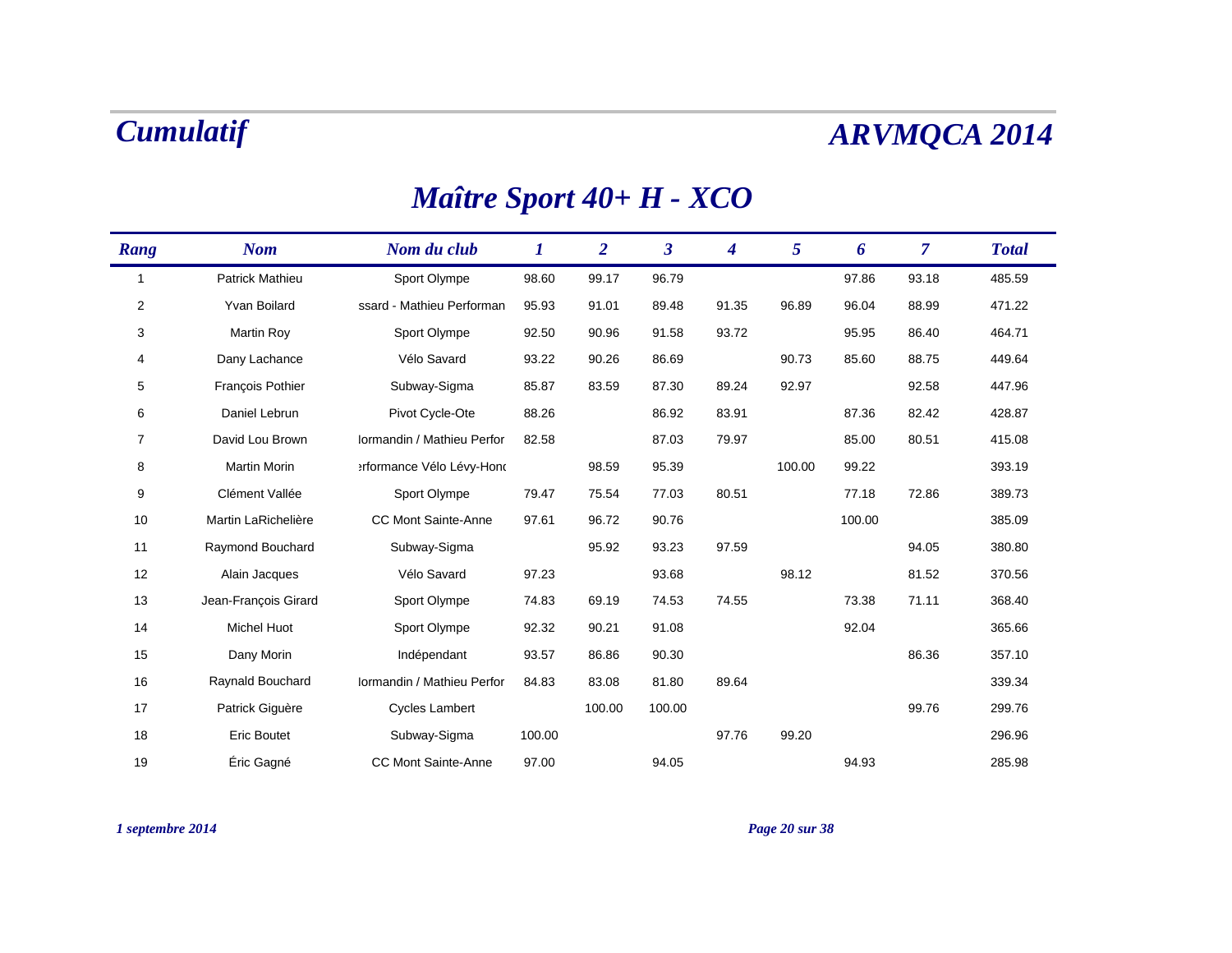## *Maître Sport 40+ H - XCO*

| Rang | <b>Nom</b>               | Nom du club                | $\bm{l}$ | $\overline{2}$ | $\boldsymbol{\beta}$ | $\boldsymbol{4}$ | 5     | 6     | $\overline{7}$ | <b>Total</b> |
|------|--------------------------|----------------------------|----------|----------------|----------------------|------------------|-------|-------|----------------|--------------|
| 20   | <b>Sylvain Desmeules</b> | <b>CC Charlevoix</b>       |          |                |                      | 71.28            |       | 82.47 | 72.18          | 225.93       |
| 21   | Stéphane Jacques         | Indépendant                | 76.05    |                | 73.39                | 75.13            |       |       |                | 224.56       |
| 22   | Patrick Villeneuve       | Indépendant                | 97.29    |                | 96.03                |                  |       |       |                | 193.32       |
| 23   | Frédéric Harvey          | Sport Olympe               |          | 92.41          |                      | 100.00           |       |       |                | 192.41       |
| 24   | <b>Patrick Fournier</b>  | Norco Premier-Tech         | 95.71    | 96.19          |                      |                  |       |       |                | 191.89       |
| 25   | Frédéric Bégin           | Subway-Sigma               |          | 95.83          |                      |                  | 95.25 |       |                | 191.08       |
| 26   | Claude Belzile           | Iormandin / Mathieu Perfor |          | 85.91          |                      | 87.94            |       |       |                | 173.85       |
| 27   | Pascal Tremblay          | <b>CC Charlevoix</b>       |          |                |                      |                  |       | 85.63 | 78.61          | 164.25       |
| 28   | Denis Caron              | Mathieu Performance        |          |                | 76.39                | 76.66            |       |       |                | 153.04       |
| 29   | Stephan Girard           | Acidose Lactique           |          |                |                      |                  |       |       | 100.00         | 100.00       |
| 30   | Tommy Turgeon            | Sport Olympe               | 98.81    |                |                      |                  |       |       |                | 98.81        |
| 31   | <b>Charles Ostiguy</b>   | Indépendant                |          |                |                      | 97.73            |       |       |                | 97.73        |
| 32   | Éric Simard              | <b>CC Mont Sainte-Anne</b> |          |                |                      |                  |       |       | 95.37          | 95.37        |
| 33   | Dany Robitaille          | Subway-Sigma               | 94.06    |                |                      |                  |       |       |                | 94.06        |
| 34   | Daniel Gariépy           | Sport Olympe               |          |                |                      | 93.69            |       |       |                | 93.69        |
| 35   | Sylvain Auclair          | Subway-Sigma               |          | 93.20          |                      |                  |       |       |                | 93.20        |
| 36   | <b>Daniel Albert</b>     |                            |          |                |                      |                  |       | 93.11 |                | 93.11        |
| 37   | René Goulet              | Indépendant                |          |                |                      |                  |       | 91.06 |                | 91.06        |
| 38   | Daniel Lanteigne         | Subway-Sigma               | 90.68    |                |                      |                  |       |       |                | 90.68        |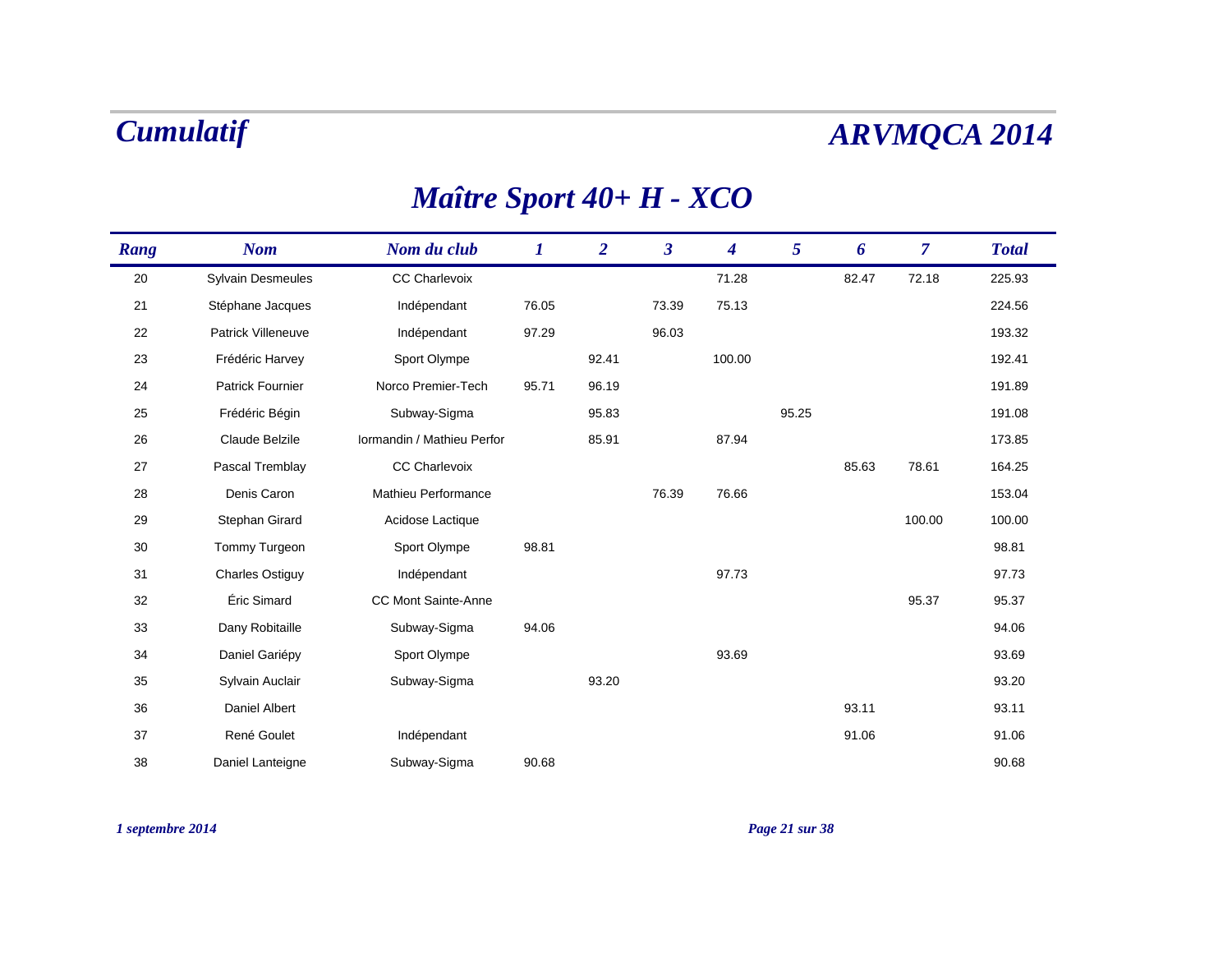## *Maître Sport 40+ H - XCO*

| Rang | <b>Nom</b>           | Nom du club                | 1     | $\overline{2}$ | $\boldsymbol{\beta}$ | 4     | 5     | 6     | $\overline{7}$ | <b>Total</b> |
|------|----------------------|----------------------------|-------|----------------|----------------------|-------|-------|-------|----------------|--------------|
| 39   | Bruno Paré           | ssard - Mathieu Performan  |       |                | 88.92                |       |       |       |                | 88.92        |
| 40   | Luc Massé            | Iormandin / Mathieu Perfor |       |                |                      | 88.58 |       |       |                | 88.58        |
| 41   | Nicolas Migué        | Sport Olympe               |       |                |                      |       | 88.01 |       |                | 88.01        |
| 42   | <b>Alain Drolet</b>  | ssard - Mathieu Performan  |       |                |                      |       |       | 87.17 |                | 87.17        |
| 43   | Raynald Deschesnes   | Sport Olympe               |       |                |                      |       |       | 86.37 |                | 86.37        |
| 44   | Sylvain Tremblay     | Sport Olympe               |       | 84.16          |                      |       |       |       |                | 84.16        |
| 45   | <b>Bruno Brideau</b> | Sport Olympe               |       | 82.17          |                      |       |       |       |                | 82.17        |
| 46   | Martin Guay          | Vélo Savard                | 82.07 |                |                      |       |       |       |                | 82.07        |
| 47   | François Sylvain     |                            | 80.96 |                |                      |       |       |       |                | 80.96        |
| 48   | <b>Eric Gravel</b>   | Subway-Sigma               | 77.95 |                |                      |       |       |       |                | 77.95        |
| 49   | Martin Grégoire      |                            |       |                |                      | 77.91 |       |       |                | 77.91        |
| 50   | Dany Noël            | Subway-Sigma               | 75.99 |                |                      |       |       |       |                | 75.99        |
| 51   | Frédéric Villeneuve  |                            |       |                | 75.32                |       |       |       |                | 75.32        |
| 52   | Pierre Turmel        | erformance Vélo Lévy-Hond  |       |                | 72.94                |       |       |       |                | 72.94        |
| 53   | Philippe Gaudreau    | <b>CVM Bromont</b>         |       |                |                      |       | 72.52 |       |                | 72.52        |
| 54   | Pierre Lehoux        | Subway-Sigma               |       |                |                      |       |       |       | 65.88          | 65.88        |
| 55   | Stéphane Patry       | Sport Olympe               |       | 51.24          |                      |       |       |       |                | 51.24        |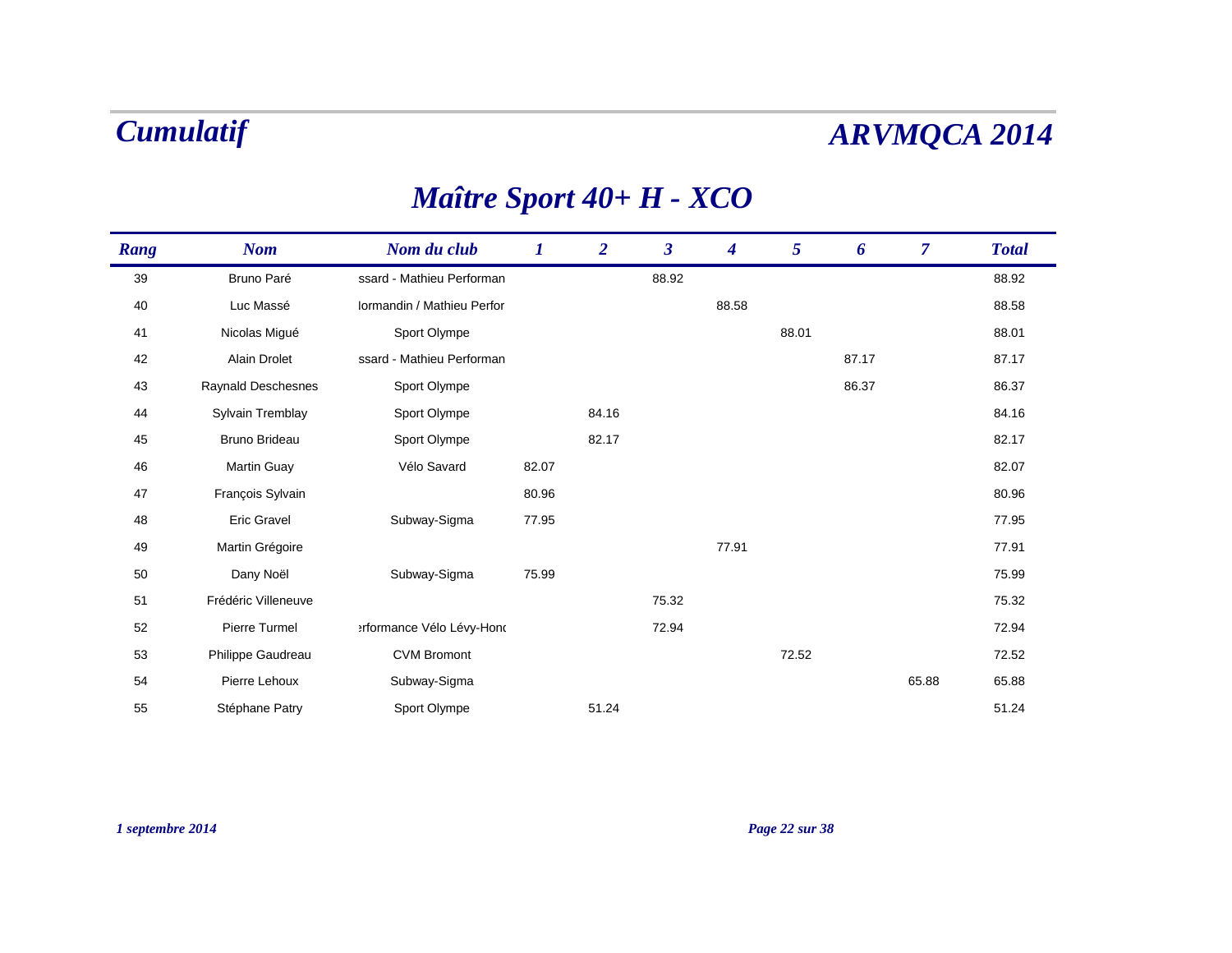## *Cadet Sport H - XCO*

| Rang         | <b>Nom</b>                       | Nom du club                | 1      | $\overline{2}$ | $\overline{\mathbf{3}}$ | 4      | 5      | 6      | 7      | <b>Total</b> |
|--------------|----------------------------------|----------------------------|--------|----------------|-------------------------|--------|--------|--------|--------|--------------|
| $\mathbf{1}$ | <b>Charles-Antoine Pelletier</b> | ssard - Mathieu Performan  | 97.42  | 100.00         | 99.84                   | 100.00 | 100.00 | 100.00 | 92.87  | 499.84       |
| 2            | Marc-Antoine Boucher             | ssard - Mathieu Performan  | 100.00 |                | 100.00                  | 97.69  | 89.25  | 97.49  | 94.50  | 489.68       |
| 3            | <b>Olivier Drolet</b>            | Sport Olympe               | 97.49  | 97.30          | 94.52                   | 99.43  |        |        | 91.66  | 480.41       |
| 4            | Nicolas Lessard                  | Sport Olympe               | 94.96  |                | 92.26                   | 94.14  |        | 89.69  | 88.96  | 460.02       |
| 5            | Youri Tremblay                   | Vélo Savard                | 93.08  | 90.82          | 88.87                   | 86.93  | 86.75  | 96.32  | 85.42  | 456.02       |
| 6            | Marc-Antoine Giguère             | Vélo Savard                |        | 67.48          | 76.63                   |        |        | 79.92  |        | 224.03       |
| 7            | Raphaël Laflamme                 | Vélo Savard                |        | 94.09          | 90.88                   |        |        |        |        | 184.97       |
| 8            | <b>Charles St-Pierre</b>         | Vélo Extrême St-Raymond    |        |                |                         |        | 73.84  | 77.05  |        | 150.89       |
| 9            | Mathieu Roy                      | Subway-Sigma               |        | 85.49          |                         | 64.59  |        |        |        | 150.08       |
| 10           | Jean-Philippe Giguère            | Vélo Savard                |        |                |                         |        | 61.59  | 79.92  |        | 141.51       |
| 11           | Pierre-Luc Girard                | Acidose Lactique           |        |                |                         |        |        |        | 100.00 | 100.00       |
| 12           | Laurent Lachance                 | <b>CC Mont Sainte-Anne</b> |        | 97.21          |                         |        |        |        |        | 97.21        |
| 13           | Maxime Chalifoux                 | <b>CC Mont Sainte-Anne</b> |        | 92.07          |                         |        |        |        |        | 92.07        |
| 14           | <b>Charles Buisson</b>           | Indépendant                | 89.04  |                |                         |        |        |        |        | 89.04        |
| 15           | Jasmin Légaré                    | ssard - Mathieu Performan  | 86.93  |                |                         |        |        |        |        | 86.93        |
| 16           | Jérémie Bolduc                   | Subway-Sigma               |        |                |                         | 82.46  |        |        |        | 82.46        |
| 17           | Jeremy Alain                     | Vélo Extrême St-Raymond    |        |                |                         |        | 73.40  |        |        | 73.40        |
| 18           | Antoine Busque                   | CCM de Bauce               |        | 66.05          |                         |        |        |        |        | 66.05        |

### *1 septembre 2014 Page 8 sur 38*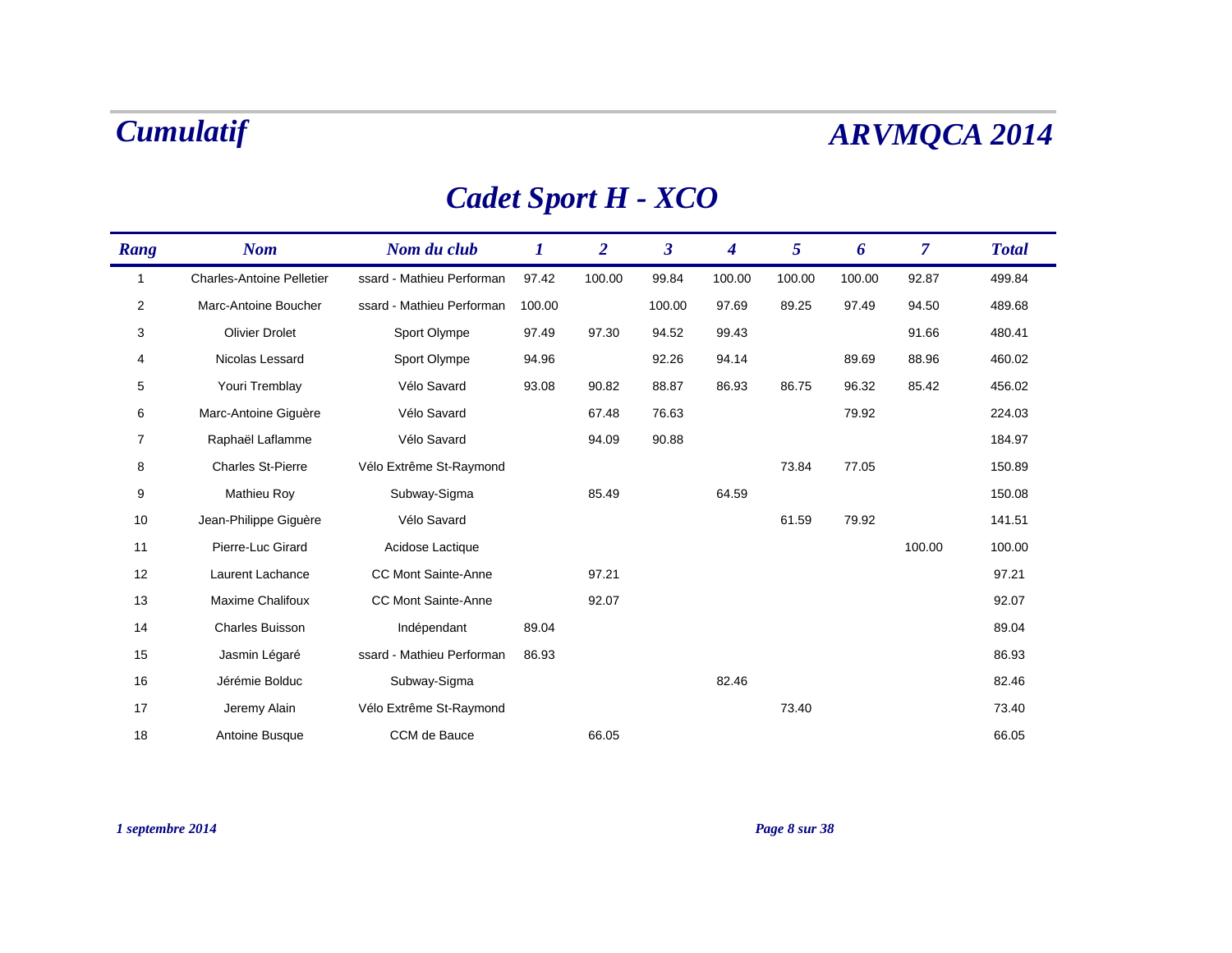### *Cadet F - XCO*

| Rang           | <b>Nom</b>         | Nom du club                |        | 2      |        | 4      | 5 | o      |        | <b>Total</b> |
|----------------|--------------------|----------------------------|--------|--------|--------|--------|---|--------|--------|--------------|
|                | Leya Masson        | <b>CC Mont Sainte-Anne</b> | 85.26  | 92.26  | 100.00 | 100.00 |   | 100.00 | 100.00 | 492.26       |
| $\overline{2}$ | Sophianne Samson   | Subway-Sigma               | 100.00 | 100.00 |        |        |   |        |        | 200.00       |
| 3              | Matilde Bouillon   | Dalbix                     |        | 81.60  | 94.91  |        |   |        |        | 176.52       |
| $\overline{4}$ | Raphaëlle Sylvain  | <b>CC Charlevoix</b>       |        |        |        | 83.48  |   | 89.22  |        | 172.70       |
| 5              | Audréanne Larivère | CCM de Bauce               |        |        | 69.17  | 72.94  |   |        |        | 142.11       |
| 6              | Jeanne Bellavance  | ssard - Mathieu Performan  |        |        |        |        |   | 98.51  |        | 98.51        |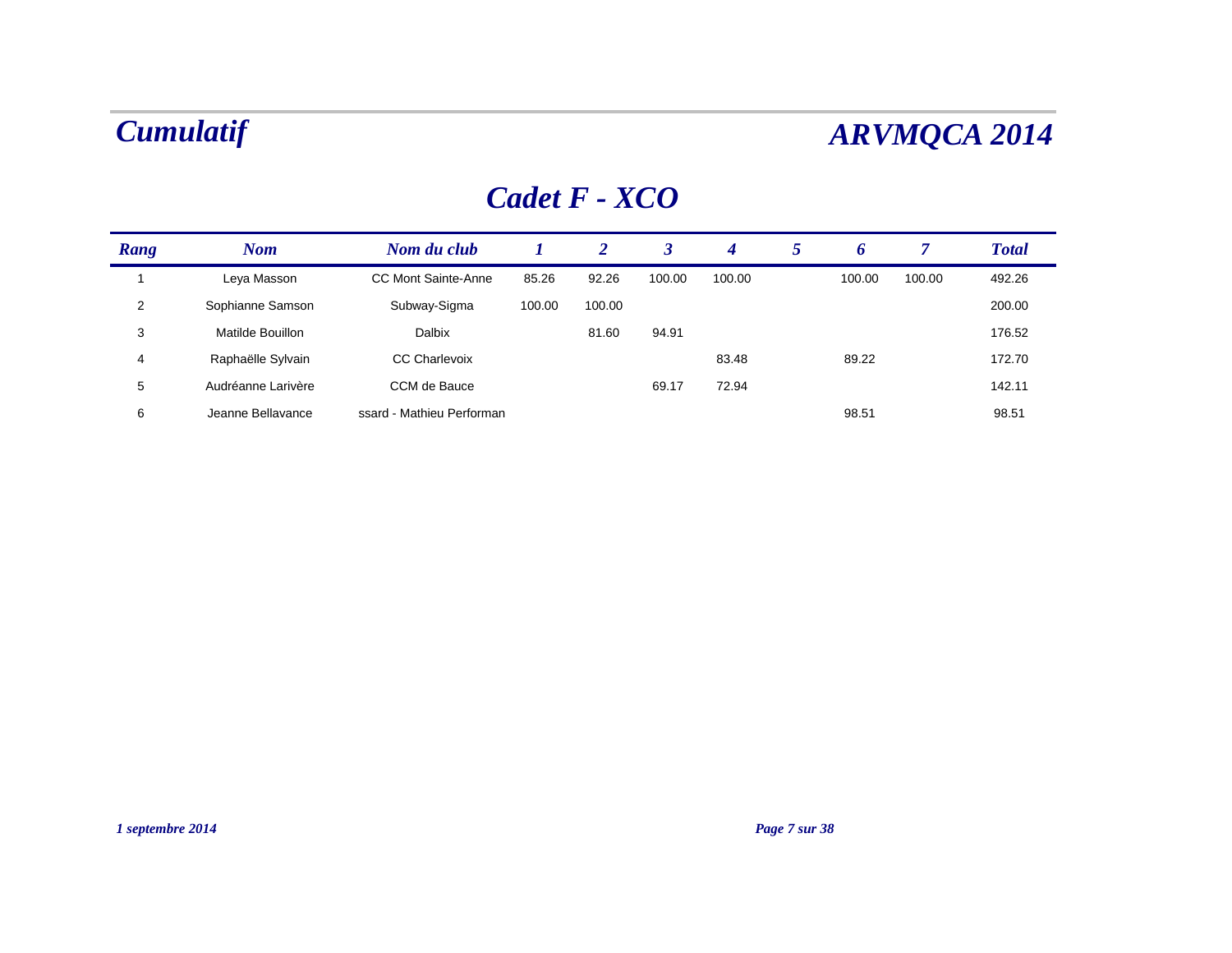## *Femme Sport 17+ - XCO*

| Rang           | <b>Nom</b>               | Nom du club                | 1      | $\overline{2}$ | $\boldsymbol{\beta}$ | 4      | 5      | 6      | $\overline{7}$ | <b>Total</b> |
|----------------|--------------------------|----------------------------|--------|----------------|----------------------|--------|--------|--------|----------------|--------------|
| 1              | <b>Christine Gourde</b>  | Sport Olympe               |        | 90.40          | 99.08                | 100.00 | 100.00 | 98.17  | 99.97          | 497.22       |
| 2              | Madeleine Lemyre         | ssard - Mathieu Performan  | 100.00 | 96.79          | 100.00               |        |        | 100.00 | 100.00         | 496.79       |
| 3              | Katherine Couture-Picard | <b>CC Mont Sainte-Anne</b> | 79.29  | 80.44          | 85.84                | 86.64  | 80.99  |        | 84.31          | 418.22       |
| 4              | Linda Vallières          | Sport Olympe               | 82.04  | 78.75          | 86.76                | 84.27  |        |        | 79.38          | 411.20       |
| 5              | Julie Aubé               | ssard - Mathieu Performan  | 80.07  | 77.56          |                      | 84.29  |        | 78.81  | 80.87          | 401.60       |
| 6              | <b>Edith Landry</b>      | <b>CC Mont Sainte-Anne</b> | 93.96  | 100.00         |                      | 97.81  |        | 97.47  |                | 389.25       |
| $\overline{7}$ | Nadia Poulin             | ssard - Mathieu Performan  | 87.25  | 89.78          | 93.25                |        |        | 93.53  |                | 363.81       |
| 8              | Mélanie Lavoie           | <b>CC Mont Sainte-Anne</b> |        | 96.40          | 98.03                |        |        |        | 90.10          | 284.52       |
| 9              | Julie Falardeau          | Subway-Sigma               |        |                | 90.34                | 92.45  |        |        |                | 182.79       |
| 10             | Édith Blanchet-Lévesque  | Subway-Sigma               |        |                | 88.14                | 92.59  |        |        |                | 180.73       |
| 11             | Josée Martineau          | ssard - Mathieu Performan  | 83.44  | 81.24          |                      |        |        |        |                | 164.68       |
| 12             | Lucie Robitaille         | Iormandin / Mathieu Perfor | 77.59  |                | 82.87                |        |        |        |                | 160.46       |
| 13             | <b>Christine Fortin</b>  | Sport Olympe               |        | 69.19          |                      | 78.70  |        |        |                | 147.89       |
| 14             | Andréa Bilodeau          | Iormandin / Mathieu Perfor |        |                |                      | 87.90  |        |        |                | 87.90        |
| 15             | Fanny Bouchard           | <b>CC Charlevoix</b>       |        |                |                      |        |        | 86.86  |                | 86.86        |
| 16             | Catherine Van Neste      | ssard - Mathieu Performan  |        |                |                      | 86.77  |        |        |                | 86.77        |
| 17             | Julie Giroux             | Sport Olympe               |        |                | 73.57                |        |        |        |                | 73.57        |
| 18             | Émilie Villemure         | Iormandin / Mathieu Perfor |        |                |                      |        | 57.55  |        |                | 57.55        |

### *1 septembre 2014 Page 11 sur 38*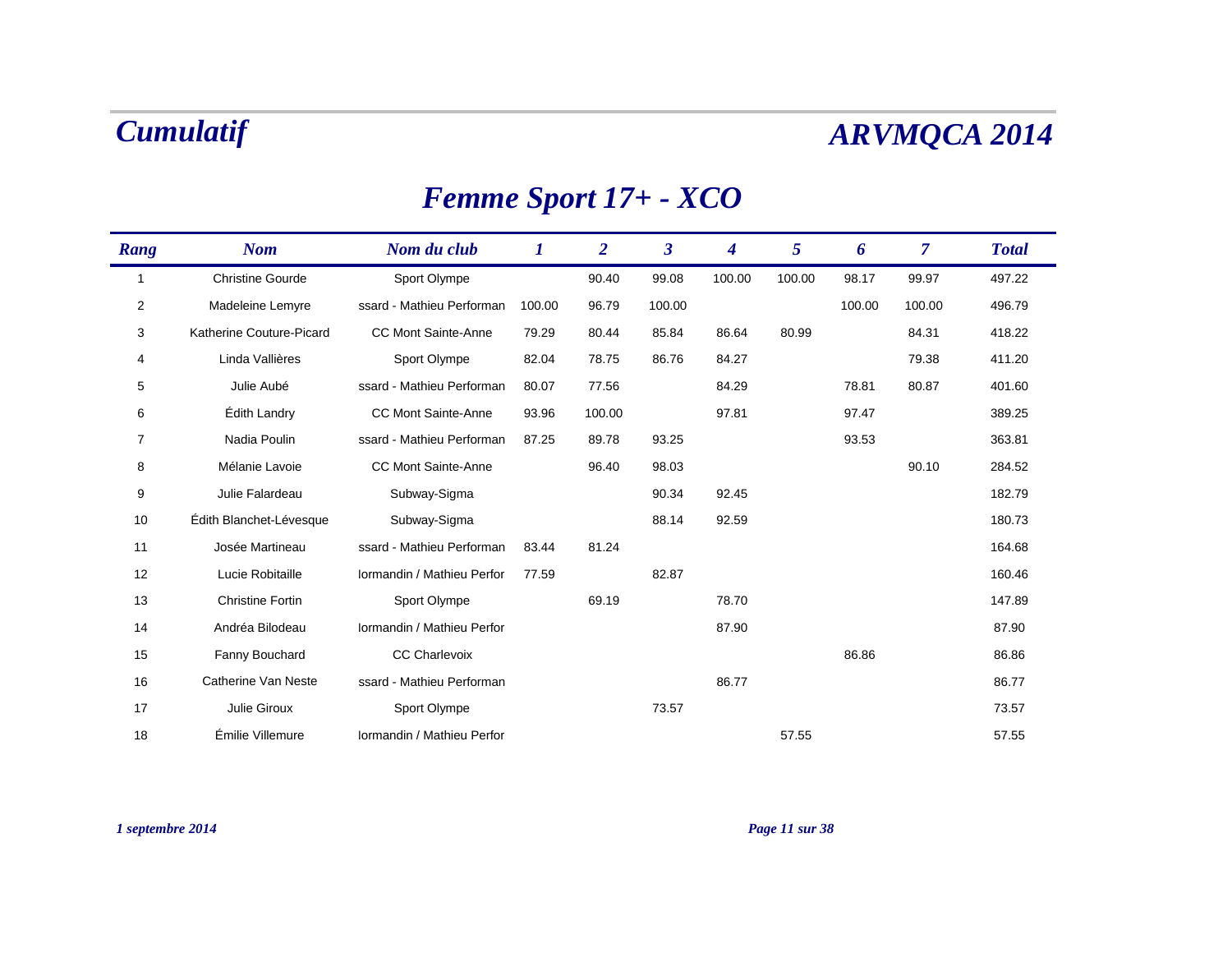### *Senior Elite H - XCO*

| Rang           | <b>Nom</b>                | Nom du club               | 1      | 2      | 3      | $\boldsymbol{4}$ | 5 | 6      | 7      | <b>Total</b> |  |
|----------------|---------------------------|---------------------------|--------|--------|--------|------------------|---|--------|--------|--------------|--|
|                | Vincent Lessard           | Xprezo-Borsao             | 95.31  | 90.42  | 93.10  |                  |   |        | 97.72  | 376.55       |  |
| $\overline{2}$ | Jasmin Cantin             | Équipe VESR               | 93.19  | 89.28  | 89.91  |                  |   | 93.32  |        | 365.70       |  |
| 3              | Alex Lavertu              | <b>CVM2 VALS</b>          | 100.00 | 100.00 |        |                  |   | 96.50  |        | 296.50       |  |
| $\overline{4}$ | Guillaume Larose-Gingras  | Pivot Cycle-Ote           |        |        | 100.00 |                  |   | 100.00 |        | 200.00       |  |
| 5              | <b>Eric Tourville</b>     | <b>LAPC</b>               | 98.51  |        |        | 100.00           |   |        |        | 198.51       |  |
| 6              | Aroussen Laflamme         | <b>TREK-FIEARA</b>        |        | 98.30  | 96.81  |                  |   |        |        | 195.11       |  |
| $\overline{7}$ | Charles Blanchet-Levesque | Indépendant               |        |        | 94.73  |                  |   |        | 100.00 | 194.73       |  |
| 8              | <b>Matthew Turcotte</b>   | ssard - Mathieu Performan |        |        | 90.73  |                  |   | 99.55  |        | 190.29       |  |
| 9              | Marc-André Daigle         | Garneau-Quebecor          |        |        | 98.47  |                  |   |        |        | 98.47        |  |
| 10             | David Veilleux            | Indépendant               |        |        | 89.18  |                  |   |        |        | 89.18        |  |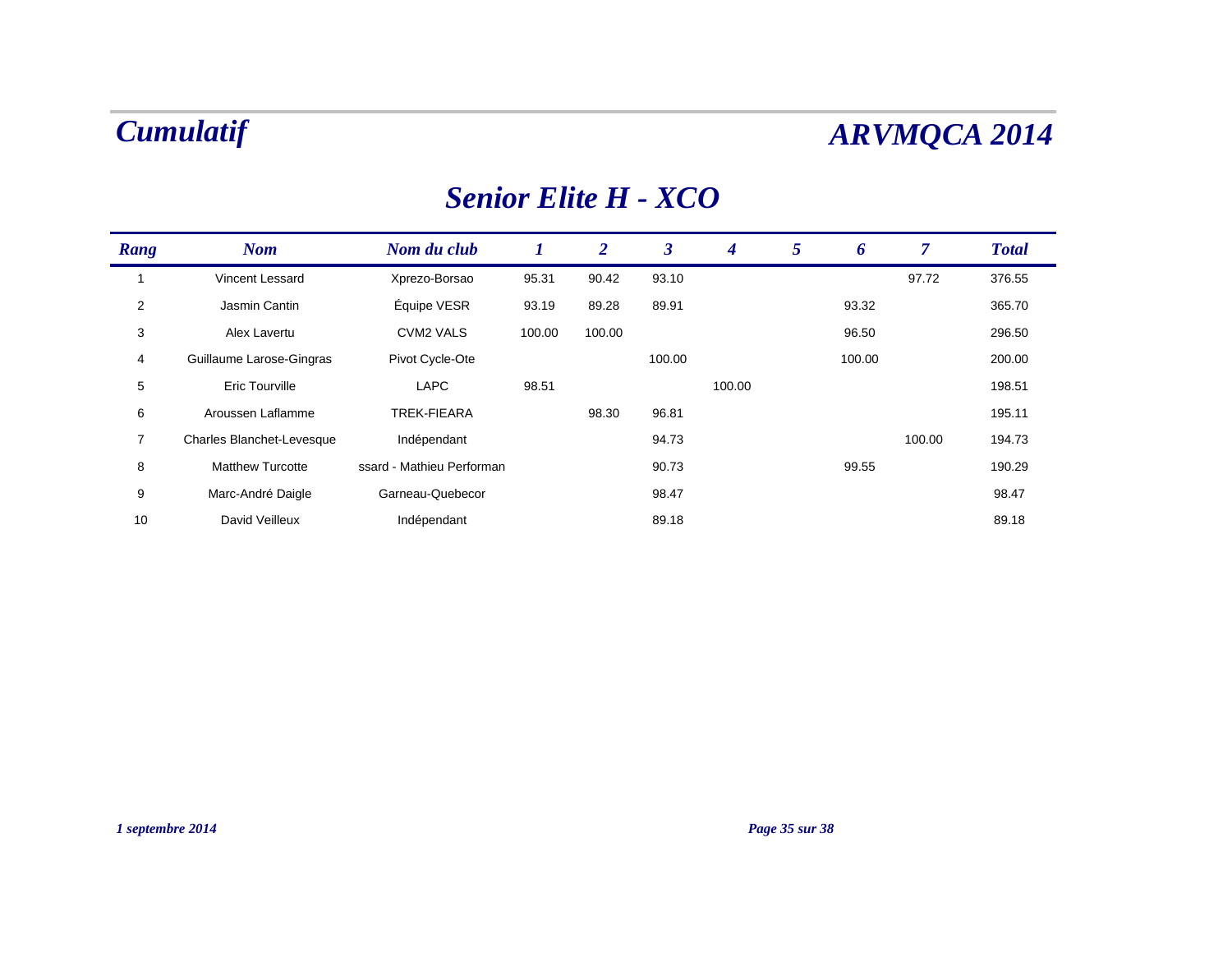# *Senior Expert H - XCO*

| Rang           | <b>Nom</b>              | Nom du club               |        | $\overline{2}$ | 3      | $\boldsymbol{4}$ | 5      | 6      | 7 | <b>Total</b> |
|----------------|-------------------------|---------------------------|--------|----------------|--------|------------------|--------|--------|---|--------------|
|                | Rémi Gosselin           | Sport Olympe              | 100.00 | 93.50          | 100.00 |                  | 100.00 | 95.50  |   | 489.00       |
| 2              | <b>Philippe Beaudet</b> | ssard - Mathieu Performan |        |                | 79.06  |                  |        | 94.75  |   | 173.81       |
| 3              | Dave Alain              | Équipe VESR               |        | 100.00         |        |                  |        |        |   | 100.00       |
| 4              | Yann Gauvin             | Giant                     |        |                |        | 100.00           |        |        |   | 100.00       |
| 5              | Nicolas Tremblay        | Specialized               |        |                |        |                  |        | 100.00 |   | 100.00       |
| 6              | François-Charles Dumas  | Indépendant               |        | 99.77          |        |                  |        |        |   | 99.77        |
| $\overline{7}$ | Antoine Dufour-Simard   | <b>CC Charlevoix</b>      |        |                |        |                  |        | 99.66  |   | 99.66        |
| 8              | Ismaël Dufour-Simard    | <b>CC Charlevoix</b>      |        |                |        |                  |        | 99.66  |   | 99.66        |
| 9              | André Simard-Tremblay   | <b>CC Charlevoix</b>      |        |                |        |                  |        | 87.79  |   | 87.79        |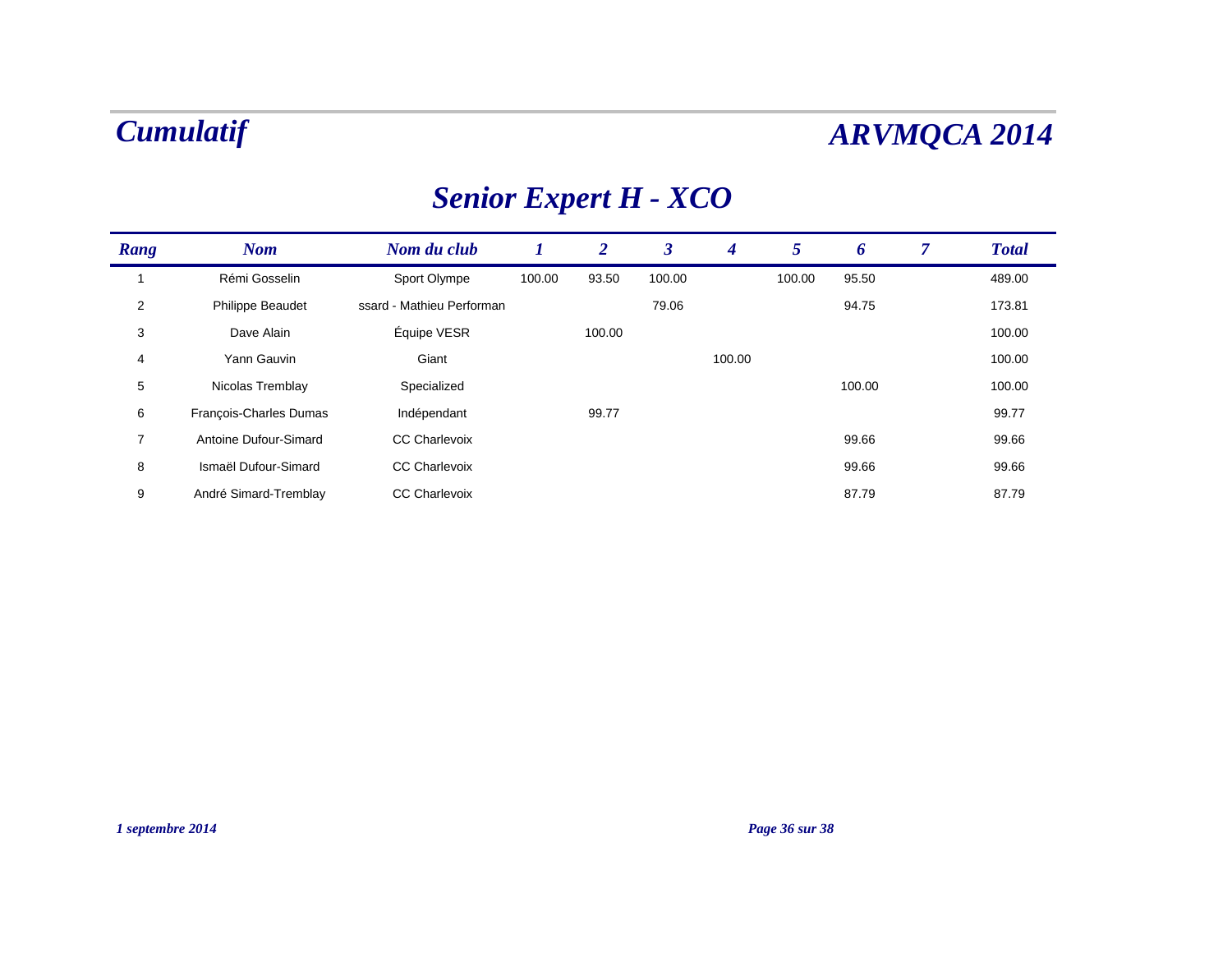## *Expert H 15-18*

| Rang           | <b>Nom</b>                    | Nom du club                | 1      | $\overline{2}$ | $\boldsymbol{\beta}$ | 4      | 5      | 6      | $\overline{7}$ | <b>Total</b> |
|----------------|-------------------------------|----------------------------|--------|----------------|----------------------|--------|--------|--------|----------------|--------------|
| -1             | Cédrick Cantin*               | ssard - Mathieu Performan  | 100.00 | 92.07          | 100.00               |        | 98.41  | 100.00 | 100.00         | 498.41       |
| 2              | Félix Longpré*                | <b>CC Mont Sainte-Anne</b> | 99.97  | 93.05          | 95.88                |        |        | 89.09  | 94.59          | 472.58       |
| 3              | Philippe St-Laurent*          | Subway-Sigma               | 93.95  | 84.54          | 92.51                |        |        | 92.59  | 96.20          | 459.80       |
| 4              | Philippe Truchon*             | ssard - Mathieu Performan  | 90.72  | 83.70          |                      | 100.00 |        | 87.84  | 88.91          | 451.16       |
| 5              | William Fournier*             | ssard - Mathieu Performan  | 85.11  | 80.51          | 74.96                | 90.87  | 100.00 | 85.45  | 88.63          | 450.05       |
| 6              | Francis Fortin*               | Subway-Sigma               | 93.03  | 85.39          | 92.24                |        |        |        | 94.70          | 365.36       |
| $\overline{7}$ | Tony Lampron*                 | ssard - Mathieu Performan  |        | 78.27          | 86.83                | 90.58  |        | 83.10  |                | 338.78       |
| 8              | Philippe Bourget*             | Subway-Sigma               |        | 74.23          | 75.84                |        | 85.92  |        |                | 235.99       |
| 9              | <b>Charles Faucher Robert</b> | Pivot Cycle-Ote            |        |                |                      |        |        | 89.33  | 99.89          | 189.23       |
| 10             | Raphael Auclair               | Pivot Cycle-Ote            |        | 100.00         |                      |        |        |        |                | 100.00       |
| 11             | Guillaume Larose-Gingras      | Pivot Cycle-Ote            |        | 97.78          |                      |        |        |        |                | 97.78        |
| 12             | Vincent Lavoie                | Sport Olympe               |        |                |                      | 93.20  |        |        |                | 93.20        |
| 13             | <b>Maxime Fortier</b>         | <b>Dalbix</b>              |        |                |                      |        |        |        | 90.42          | 90.42        |
| 14             | <b>Thomas Gauthier</b>        | Pivot Cycle-Ote            |        | 90.00          |                      |        |        |        |                | 90.00        |
| 15             | Edward La Roche*              | Subway-Sigma               | 88.34  |                |                      |        |        |        |                | 88.34        |
| 16             | <b>Olivier Toupin</b>         | ssard - Mathieu Performan  | 85.05  |                |                      |        |        |        |                | 85.05        |
| 17             | Samuel Chouinard              | ssard - Mathieu Performan  |        | 76.78          |                      |        |        |        |                | 76.78        |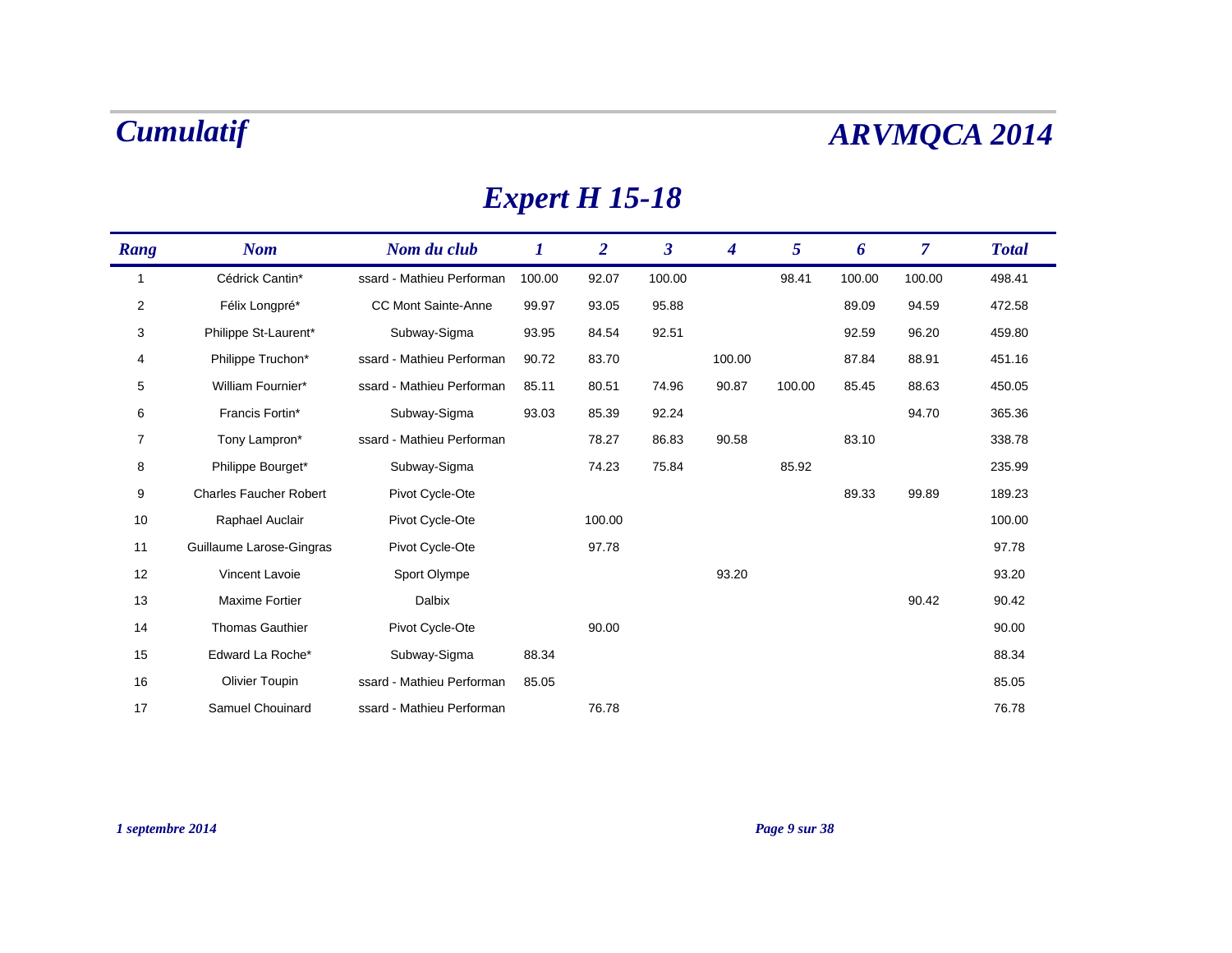| Rang           | <b>Nom</b>               | Nom du club                | $\bm{l}$ | $\overline{2}$ | $\boldsymbol{\beta}$ | $\overline{\mathbf{4}}$ | 5      | 6      | $\overline{\mathcal{L}}$ | <b>Total</b> |
|----------------|--------------------------|----------------------------|----------|----------------|----------------------|-------------------------|--------|--------|--------------------------|--------------|
| $\mathbf{1}$   | Gino Ricci               | Indépendant                | 93.30    | 99.63          |                      | 99.71                   |        | 100.00 | 97.25                    | 489.89       |
| $\overline{2}$ | Dominic Jean             | Sport Olympe               |          | 93.21          | 99.90                | 97.16                   |        | 94.25  | 93.07                    | 477.60       |
| 3              | Éric Therrien            | ssard - Mathieu Performan  | 86.81    | 86.47          | 94.55                |                         |        | 92.89  | 89.74                    | 450.46       |
| 4              | Jean-Philippe Giquère    | Indépendant                | 91.25    | 87.25          | 92.50                |                         |        | 88.38  | 84.11                    | 443.48       |
| 5              | Louka Thibeault          | <b>CC Mont Sainte-Anne</b> | 98.40    | 98.80          |                      |                         |        | 99.84  | 93.29                    | 390.33       |
| 6              | Julien Marceau           | Opus / OGC                 | 96.72    |                | 100.00               | 96.02                   |        |        | 91.97                    | 384.72       |
| $\overline{7}$ | Jean-Philippe Beaudet    | ssard - Mathieu Performan  | 92.77    |                | 97.32                | 91.03                   |        |        | 93.60                    | 374.73       |
| 8              | Éric Gagnon              | Specialized                |          |                |                      | 91.41                   | 99.00  |        | 93.79                    | 284.20       |
| 9              | Mathieu Grenier          | Iormandin / Mathieu Perfor | 100.00   |                | 91.15                | 82.27                   |        |        |                          | 273.42       |
| 10             | Vincent Tremblay         | Vélo Savard                |          | 85.81          |                      |                         | 91.60  | 90.63  |                          | 268.05       |
| 11             | Étienne Babin            | Indépendant                |          |                |                      | 76.69                   |        | 81.07  | 82.38                    | 240.15       |
| 12             | Sébastien Delisle        | Indépendant                | 94.70    |                |                      |                         |        |        | 100.00                   | 194.70       |
| 13             | Stéphane Lemire          | <b>CC Mont Sainte-Anne</b> | 98.08    | 95.58          |                      |                         |        |        |                          | 193.67       |
| 14             | <b>Ronald Roussel</b>    | Vélo Savard                |          |                |                      | 92.69                   | 95.61  |        |                          | 188.30       |
| 15             | <b>Patrick Perreault</b> | <b>LAPC</b>                | 83.40    |                |                      | 100.00                  |        |        |                          | 183.40       |
| 16             | Éric Lapointe            | ssard - Mathieu Performan  |          |                | 93.93                | 85.26                   |        |        |                          | 179.19       |
| 17             | André Leclerc            | Indépendant                |          |                | 88.44                |                         |        | 82.58  |                          | 171.02       |
| 18             | Danny Chamberland        |                            |          |                |                      |                         | 100.00 |        |                          | 100.00       |
| 19             | Jasmin Hébert            | Sport Olympe               |          | 100.00         |                      |                         |        |        |                          | 100.00       |

### *Maître Expert 30-39 H - XCO*

*1 septembre 2014 Page 12 sur 38*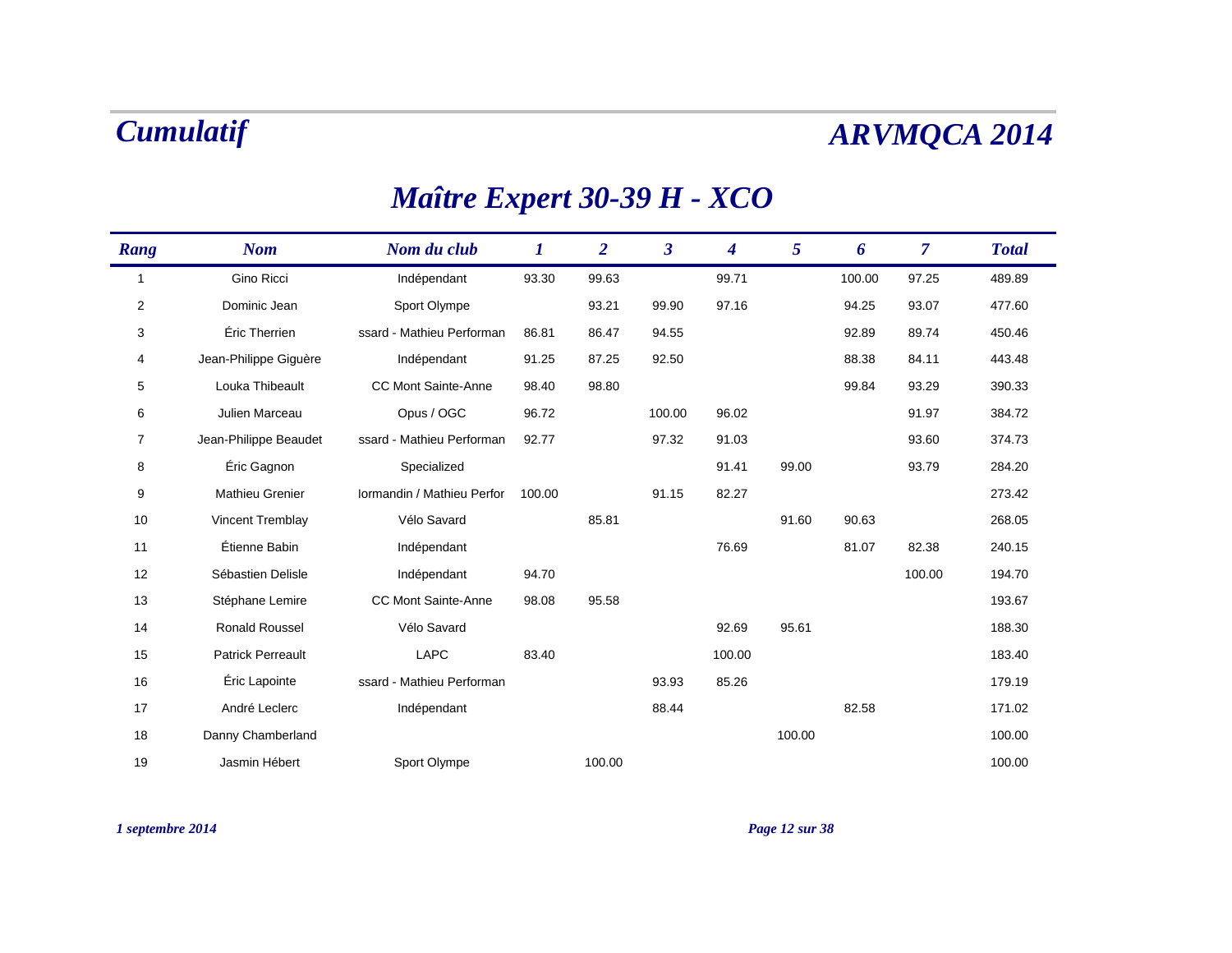### *Nom Nom du club 1 2 3* $\mathbf{3}$ *Rang 4 5 Total*  $\boldsymbol{6}$  $\overline{7}$

### *Maître Expert 30-39 H - XCO*

| 20 | Luca Serli                  | Cannondale Technology     | 99.63 |       |       |       |       | 99.63 |
|----|-----------------------------|---------------------------|-------|-------|-------|-------|-------|-------|
| 21 | <b>Martin Hardy</b>         | Indépendant               |       |       |       | 94.67 |       | 94.67 |
| 22 | <b>Steve Maguire</b>        | Indépendant               |       | 93.78 |       |       |       | 93.78 |
| 23 | Jean-François Murray-Savard | Indépendant               |       |       | 92.27 |       |       | 92.27 |
| 24 | <b>François Girard</b>      | Vélo Extrême St-Raymond   |       |       |       | 91.32 |       | 91.32 |
| 25 | Simon Boily                 | ssard - Mathieu Performan |       |       |       | 87.66 |       | 87.66 |
| 26 | <b>Bruno Turcotte</b>       | ssard - Mathieu Performan |       |       |       |       | 85.30 | 85.30 |
| 27 | Jean-Marc Dulac             | <b>Brunet</b>             |       |       | 81.02 |       |       | 81.02 |
| 28 | Jean-Phillippe Boulanger    |                           | 74.95 |       |       |       |       | 74.95 |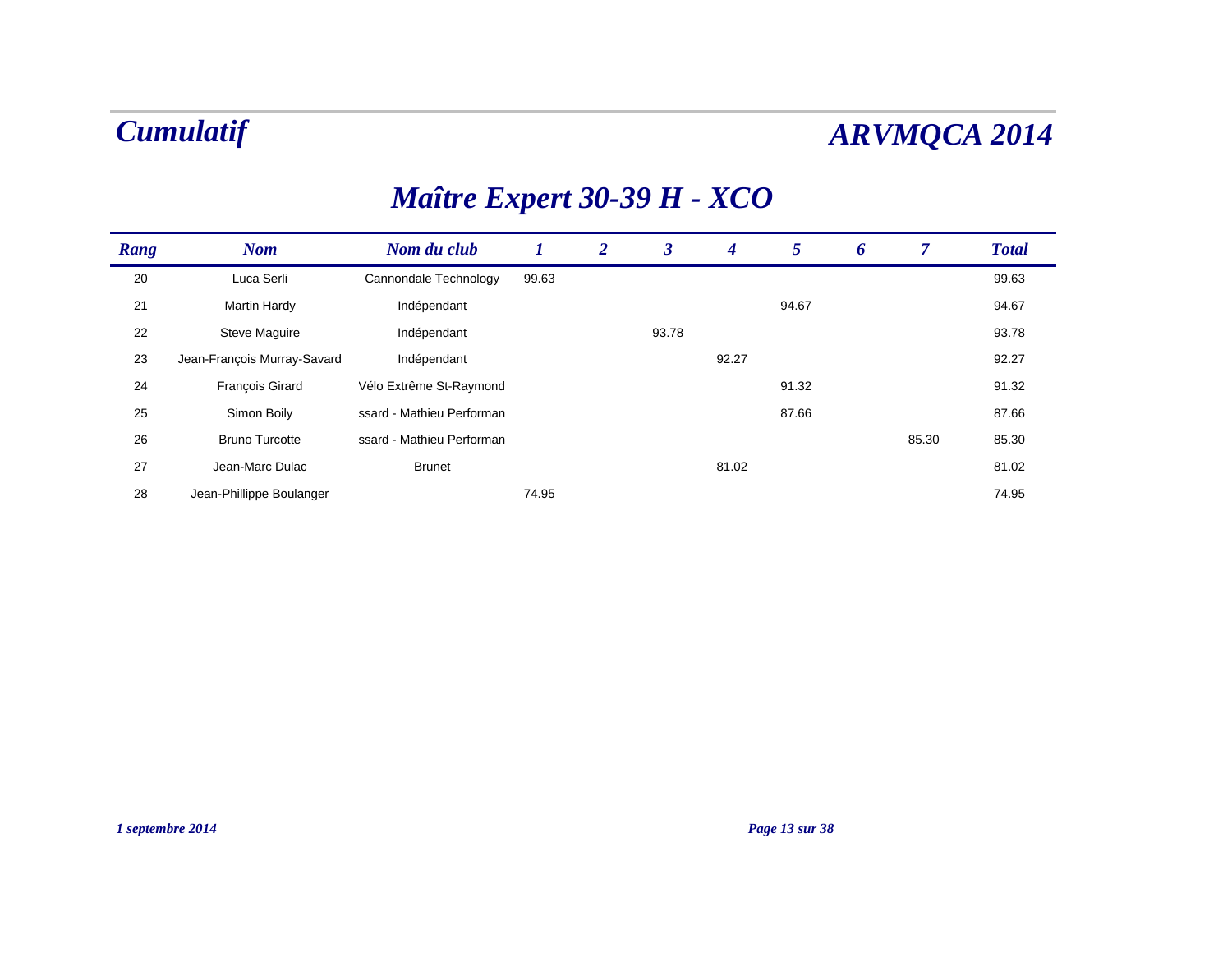| Rang | <b>Nom</b>               | Nom du club                | 1      | $\boldsymbol{2}$ | $\boldsymbol{\beta}$ | 4      | 5      | 6      | $\overline{7}$ | <b>Total</b> |
|------|--------------------------|----------------------------|--------|------------------|----------------------|--------|--------|--------|----------------|--------------|
| 1    | Stephen Flindall         | Sport Olympe               | 98.43  | 100.00           | 97.49                | 98.48  |        | 100.00 |                | 494.39       |
| 2    | Derrys Girard            | ssard - Mathieu Performan  | 91.66  | 97.28            | 97.86                |        |        | 98.23  | 100.00         | 485.03       |
| 3    | <b>Michel Trudel</b>     | Specialized                | 92.87  | 97.34            | 93.71                |        | 94.55  |        |                | 378.47       |
| 4    | <b>Francis Deschenes</b> | Sport Olympe               | 89.78  |                  | 94.51                |        | 94.44  | 96.20  |                | 374.93       |
| 5    | <b>Vincent Audet</b>     | ssard - Mathieu Performan  | 100.00 |                  | 100.00               | 100.00 |        |        |                | 300.00       |
| 6    | Dominic Darveau          | Sport Olympe               | 93.80  | 97.75            |                      | 92.68  |        |        |                | 284.23       |
| 7    | Pierrot Bernier          | ssard - Mathieu Performan  | 81.62  | 86.59            | 82.80                |        |        |        |                | 251.00       |
| 8    | <b>Philippe Carrier</b>  | <b>LAPC</b>                | 97.49  |                  |                      | 99.31  |        |        |                | 196.80       |
| 9    | <b>Martin Bellavance</b> | ssard - Mathieu Performan  |        |                  |                      |        | 100.00 | 92.38  |                | 192.38       |
| 10   | Mario Fontaine           | Sport Olympe               | 86.45  |                  | 87.54                |        |        |        |                | 174.00       |
| 11   | Marc Lavoie              | Sport Olympe               | 81.72  | 87.71            |                      |        |        |        |                | 169.43       |
| 12   | Sylvain Poitras          | Indépendant                |        | 96.10            |                      |        |        |        |                | 96.10        |
| 13   | Nicolas Fortin           | <b>GTH Sport</b>           |        |                  |                      | 94.83  |        |        |                | 94.83        |
| 14   | Mario Girard             | Indépendant                |        | 94.50            |                      |        |        |        |                | 94.50        |
| 15   | Jonathan Gingras         | <b>CC Mont Sainte-Anne</b> |        |                  | 92.69                |        |        |        |                | 92.69        |
| 16   | Charles-Étienne Giguère  | Indépendant                |        |                  | 91.66                |        |        |        |                | 91.66        |
| 17   | Jess Tremblay            | Indépendant                |        |                  | 88.87                |        |        |        |                | 88.87        |
| 18   | Mathieu Déry             | Vélo Extrême St-Raymond    | 83.41  |                  |                      |        |        |        |                | 83.41        |

## *Maître Expert 40-49 H - XCO*

### *1 septembre 2014 Page 14 sur 38*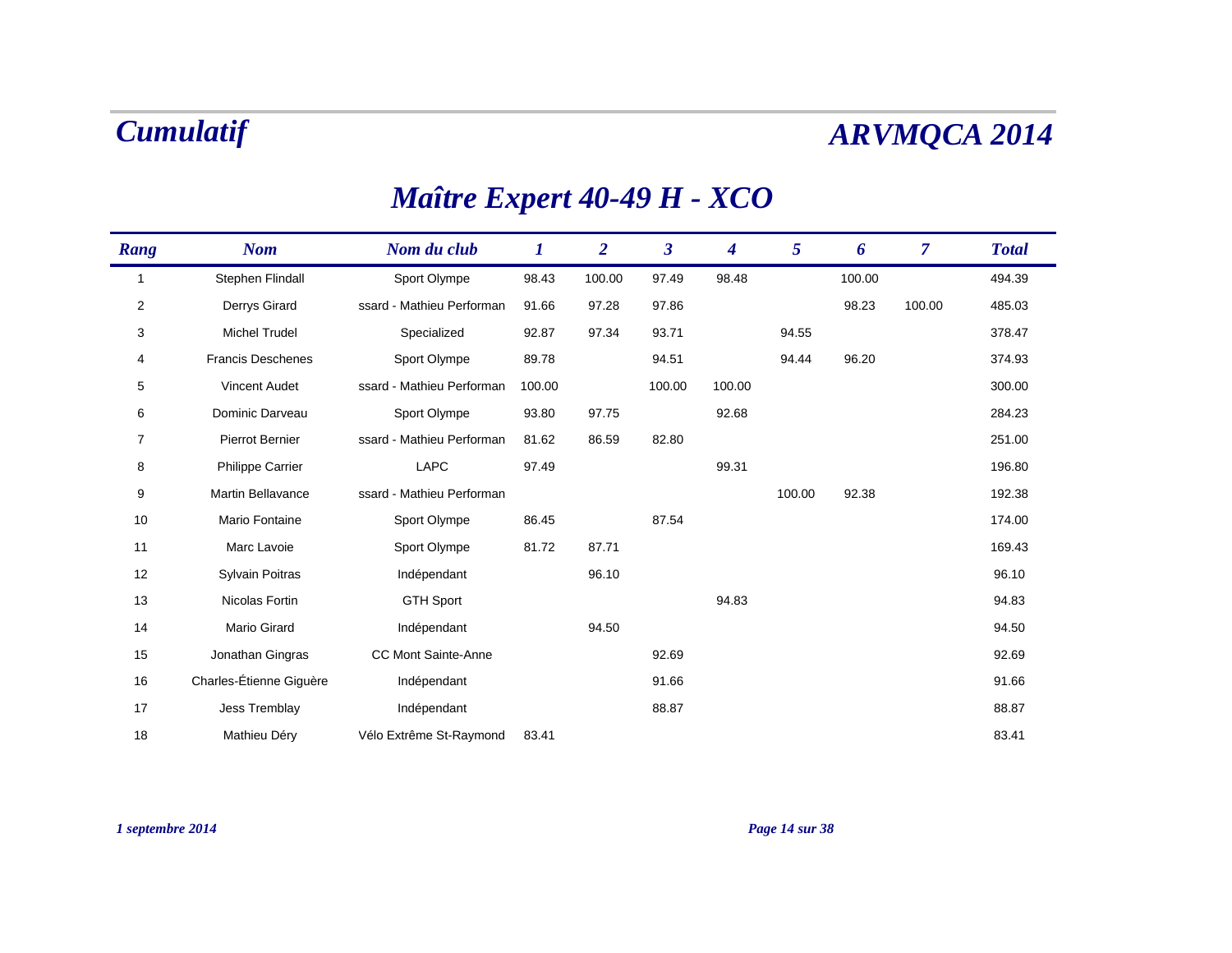| Rang           | <b>Nom</b>              | Nom du club               |        | $\boldsymbol{2}$ | 3      | 4      | 5      | 6      | 7      | <b>Total</b> |
|----------------|-------------------------|---------------------------|--------|------------------|--------|--------|--------|--------|--------|--------------|
|                | Pierre Côté             | Sport Olympe              | 100.00 | 100.00           | 100.00 |        | 96.31  | 100.00 | 100.00 | 500.00       |
| $\overline{2}$ | Jean-Francois Brousseau | Xprezo-Borsao             | 97.74  | 89.95            |        | 95.63  |        |        | 96.20  | 379.53       |
| 3              | Denis St-Amand          | ssard - Mathieu Performan | 96.12  | 99.59            |        |        |        |        | 98.84  | 294.55       |
| 4              | Jean Prévost            | Felt MTB                  | 93.80  | 99.10            |        |        |        |        |        | 192.90       |
| 5              | Michel Le Blanc         | Indépendant               |        |                  |        | 100.00 |        |        |        | 100.00       |
| 6              | Gilles Morneau          | Le Pédalier               |        |                  |        |        | 100.00 |        |        | 100.00       |
| 7              | Jacques Anderson        | Indépendant               |        |                  |        | 94.88  |        |        |        | 94.88        |
| 8              | Gerry Beaulieu          | Subway-Sigma              | 88.17  |                  |        |        |        |        |        | 88.17        |

## *Maître Expert 50+ - XCO*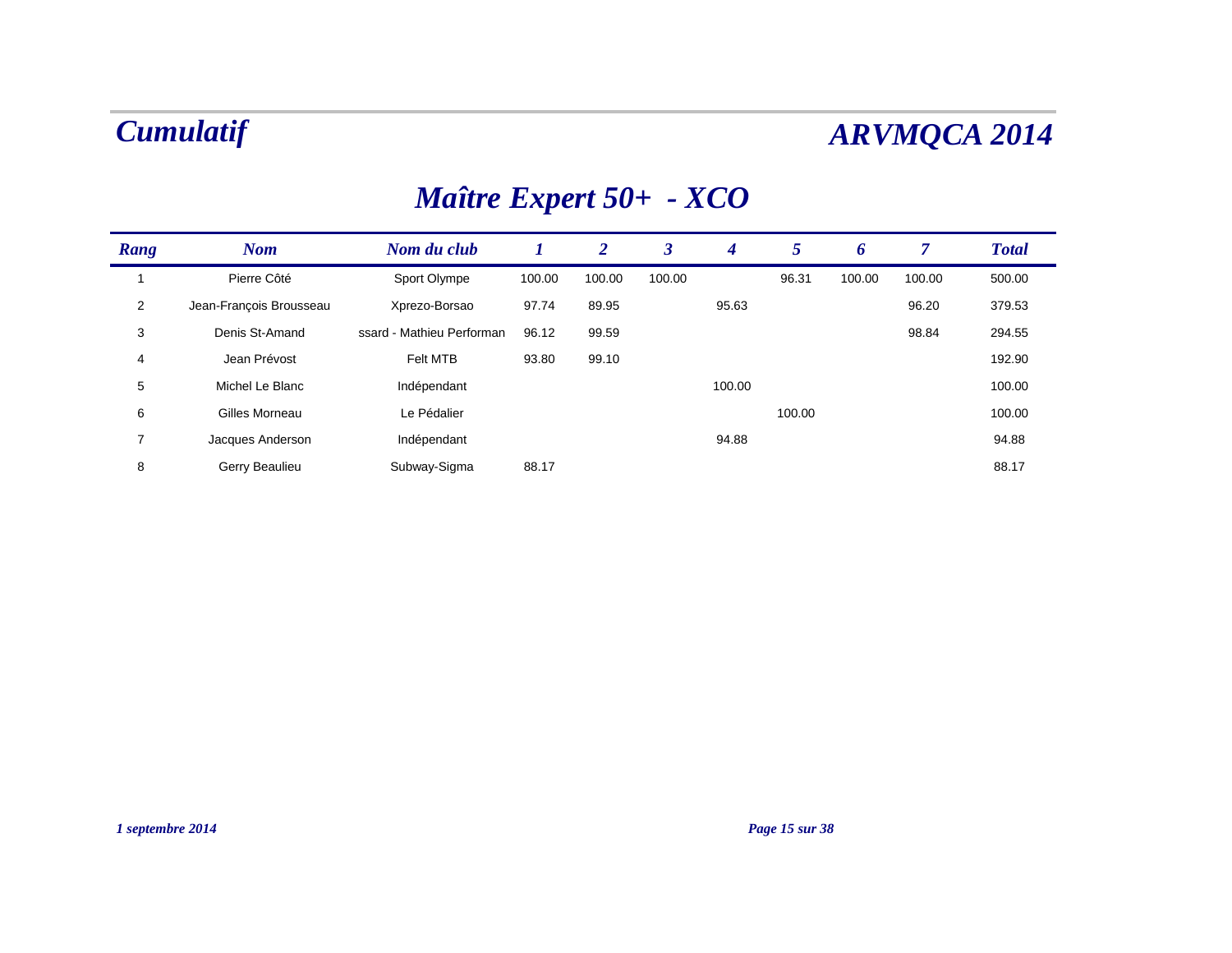### *Senior Elite F - XCO*

| Rang | <b>Nom</b>                | Nom du club               |        | 2      |        | $\boldsymbol{4}$ |        | O | <b>Total</b> |
|------|---------------------------|---------------------------|--------|--------|--------|------------------|--------|---|--------------|
|      | Frédérique Trudel         | Specialized               |        | 100.00 | 100.00 |                  | 100.00 |   | 300.00       |
| 2    | Gabrielle April           | Rocky Mountain            |        | 79.62  | 90.82  |                  |        |   | 170.43       |
| 3    | Laurence Harvey           | Rocky Mountain            | 100.00 |        |        |                  |        |   | 100.00       |
| 4    | Andréane Lanthier-Nadeau  | Rocky Mountain            |        |        | 95.81  |                  |        |   | 95.81        |
| 5    | Frédérique Larose-Gingras | Subway-Sigma              |        | 93.30  |        |                  |        |   | 93.30        |
| 6    | Alexandra Bernier         | ssard - Mathieu Performan |        | 80.48  |        |                  |        |   | 80.48        |